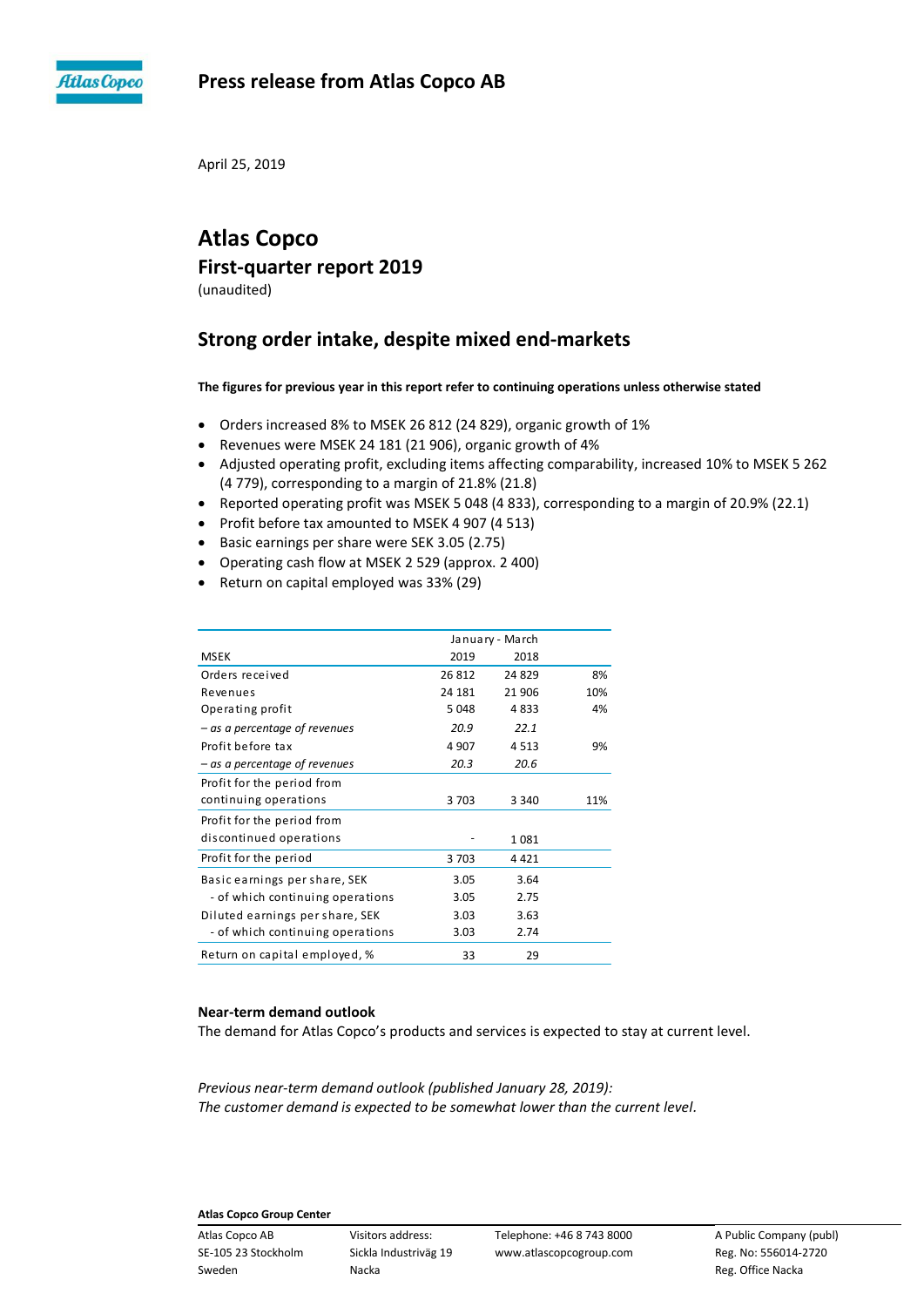# **Review of the first quarter**

### **Market development**

Despite mixed end-customer demand, the Group's order intake increased compared to previous year and sequentially. Year-on-year, orders increased in all regions except Asia.

The order intake in the quarter was better than expected, mainly due to a strong order intake for large industrial and gas and process compressors, some important orders from the semiconductor and flat panel display industry, and large orders for power equipment from rental customers.

Compared to the previous year, the demand for smalland medium-sized industrial compressors was basically unchanged. Orders for vacuum equipment to all major segments decreased compared to the very high levels previous year. The order intake for industrial tools and assembly solutions decreased due to lower demand from the motor vehicle industry, while orders from the general industry was essentially unchanged. Demand for power equipment increased, primarily for generators and pumps.

The specialty rental business achieved strong growth, and the demand for service remained robust with increased order intake in all business areas.

### **Geographic distribution of orders received**

|                      | Atlas Copco Group  |                |  |  |
|----------------------|--------------------|----------------|--|--|
| January - March 2019 | Orders Received, % | Change $*$ , % |  |  |
| North America        | 24                 | $+4$           |  |  |
| South America        | 4                  | $+15$          |  |  |
| Europe               | 32                 | $+6$           |  |  |
| Africa/Middle East   | 6                  | $+16$          |  |  |
| Asia/Oceania         | 34                 | $-7$           |  |  |
| Atlas Copco Group    | 100                | $+1$           |  |  |
|                      |                    |                |  |  |

\*Change in orders received compared to the previous year in local currency.

#### **Sales bridge**

| January - March |          |  |  |
|-----------------|----------|--|--|
| Orders          |          |  |  |
| received        | Revenues |  |  |
| 24 8 29         | 21 906   |  |  |
| +0              | $+0$     |  |  |
| $+7$            | $+6$     |  |  |
| $+1$            | $+4$     |  |  |
| +8              | $+10$    |  |  |
| 26 812          | 24 181   |  |  |
|                 |          |  |  |

\*Volume, price and mix.



#### **Orders, revenues and operating profit margin**

# **Geographic distribution of orders received and revenues**

| January - March 2019 |                    | Compressor Technique, % |                    | Vacuum Technique, % |                    | Industrial Technique, % |                    | Power Technique, % |                    | Atlas Copco, % |
|----------------------|--------------------|-------------------------|--------------------|---------------------|--------------------|-------------------------|--------------------|--------------------|--------------------|----------------|
|                      | Orders<br>received | Revenues                | Orders<br>received | Revenues            | Orders<br>received | Revenues                | Orders<br>received | Revenues           | Orders<br>received | Revenues       |
| North America        | 19                 | 22                      | 25                 | 28                  | 29                 | 30                      | 28                 | 22                 | 24                 | 25             |
| South America        |                    |                         | $\Omega$           | $\Omega$            |                    |                         |                    | h                  | 4                  |                |
| Europe               | 36                 | 35                      | 16                 | 17                  | 39                 | 38                      | 33                 | 36                 | 32                 | 31             |
| Africa/Middle East   | 8                  | 8                       |                    |                     |                    |                         | 15                 | 14                 | 6                  | 6              |
| Asia/Oceania         | 32                 | 30                      | 57                 | 53                  | 28                 | 28                      | 19                 | 22                 | 34                 | 34             |
|                      | 100                | 100                     | 100                | 100                 | 100                | 100                     | 100                | 100                | 100                | 100            |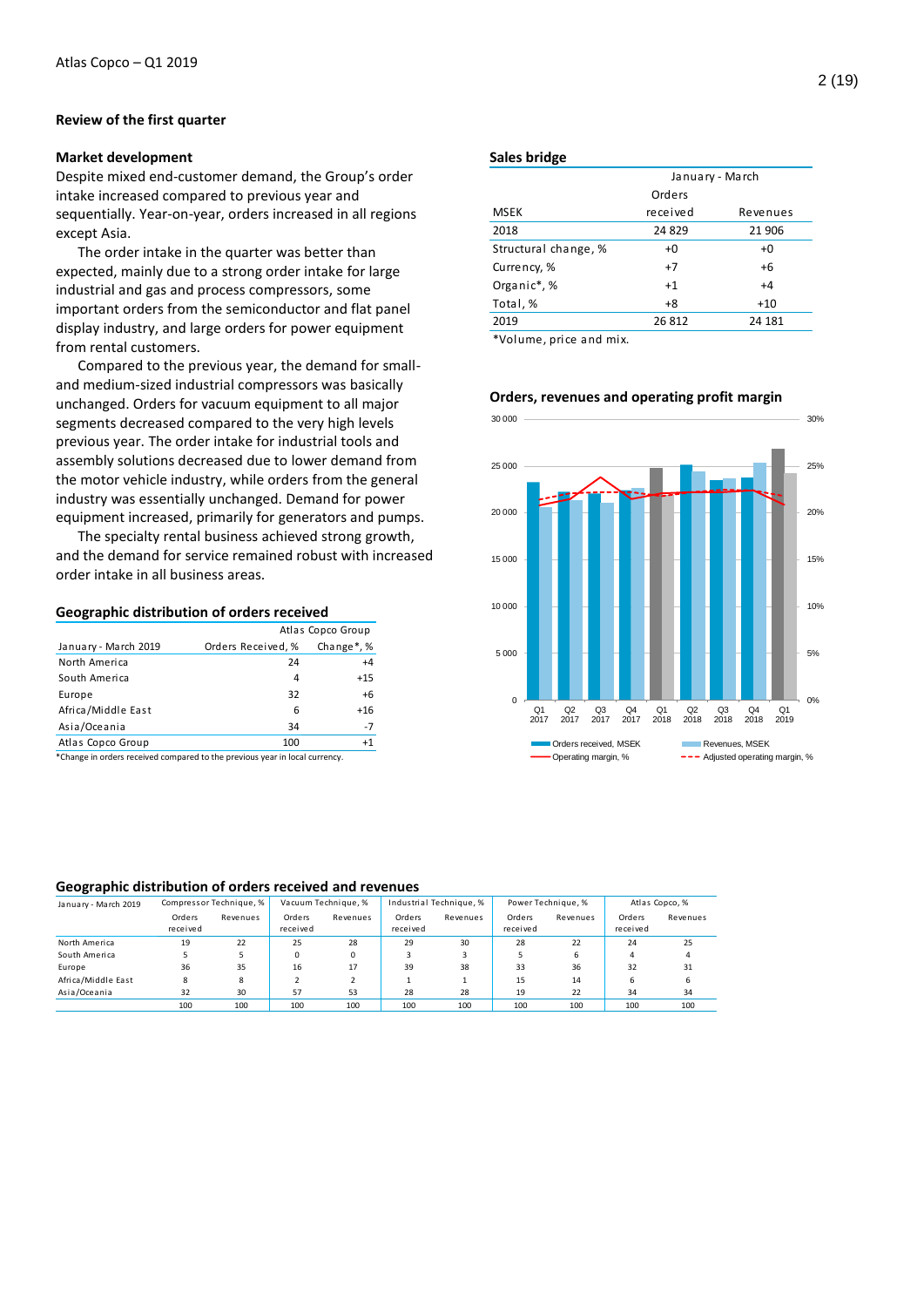# **Revenues, profits and returns**

Revenues increased 10% to MSEK 24 181 (21 906). The organic growth reached 4%, and currency translation had a positive effect of 6%.

The operating profit increased 4% to MSEK 5 048 (4 833) and includes a MSEK -22 restructuring cost in Industrial Technique business area and a change in provision for share-related long-term incentive programs, reported in Common Group Items of MSEK -192 (-16). Previous year's items affecting comparability also included a capital gain of MSEK 109 associated with the divestment of the concrete and compaction business in the Power Technique business area, and MSEK -39 for costs associated with the distribution of Epiroc AB.

Adjusted operating profit increased 10% to MSEK 5 262 (4 779), corresponding to a margin of 21.8% (21.8).

The net currency effect compared to the previous year was positive MSEK 660, mainly due to a weaker SEK.

Net financial items were MSEK -141 (-320). Interest net, at MSEK -123 (-200), was lower compared to previous year, mainly due to lower effective interest rates. As from January 1, 2019, interest net also includes interest expenses related to assets leased in accordance with IFRS 16. Other financial items were MSEK -18 (-120). Previous year was negatively affected by a one-time cost in connection with the prepayment of a MEUR 275 loan.

Profit before tax amounted to MSEK 4 907 (4 513), corresponding to a margin of 20.3% (20.6).

Corporate income tax amounted to MSEK -1 204 (-1 173), corresponding to an effective tax rate of 24.5% (26.0).

Profit for the period was MSEK 3 703 (3 340). Basic and diluted earnings per share were SEK 3.05 (2.75) and SEK 3.03 (2.74), respectively.

The return on capital employed during the last 12 months was 33% (29). Return on equity was 36% (29). The Group uses a weighted average cost of capital (WACC) of 8.0% as an investment and overall performance benchmark.

# **Operating cash flow and investments**

*Previous year incl. discontinued operations*

Operating cash surplus reached MSEK 6 234 (7 467). Cash flows from net financial items were negative at MSEK -365 (+393). The main explanation for the big difference is cash flow from currency hedges of loans of MSEK -83 (+835), where the offsetting cash flow occurs in the future. Net investments in rental equipment were MSEK -246 (-327). Net investments in property, plant and equipment were MSEK -359 (-442).

Operating cash flow (important internal KPI, but not an IFRS measurement, and hence defined on page 13) reached MSEK 2 529 (previous year approx. 2 400 for continuing operations).

# **Net indebtedness**

The Group's net indebtedness amounted to MSEK 8 525 (2 565), of which MSEK 3 294 (2 934) was attributable to post-employment benefits. The 2019 net debt includes financial lease liabilities in accordance with IFRS 16 of approximately MSEK 3 400. The Group's interest-bearing liabilities have an average maturity of 5.5 years. The net debt/EBITDA ratio was 0.3 (0.1). The net debt/equity ratio was 18% (4).

#### **Acquisition and divestment of own shares**

During the quarter, 17 994 A shares, net, were acquired. These transactions are in accordance with mandates granted by the Annual General Meeting and relate to the Group's long-term incentive programs. See page 18.

# **Employees**

On March 31, 2019, the number of employees was 37 232 (35 483). The number of consultants/external workforce was 3 299 (3 061). For comparable units, the total workforce increased by 1 741 from March 31, 2018.

#### **Revenues and operating profit – bridge**

|                          |         |                |          | Items affecting   |                 |         |
|--------------------------|---------|----------------|----------|-------------------|-----------------|---------|
|                          |         | Volume, price, |          | comparability and | Share-based     |         |
| MSEK                     | Q1 2019 | mix and other  | Currency | acquisitions      | $LTI* programs$ | Q1 2018 |
| <b>Atlas Copco Group</b> |         |                |          |                   |                 |         |
| Revenues                 | 24 181  | 800            | 1445     | 30                | $\sim$          | 21 906  |
| Operating profit         | 5048    | $-149$         | 660      | $-120$            | $-176$          | 4833    |
|                          | 20.9%   | NA.            |          |                   |                 | 22.1%   |

\*LTI=Long Term Incentive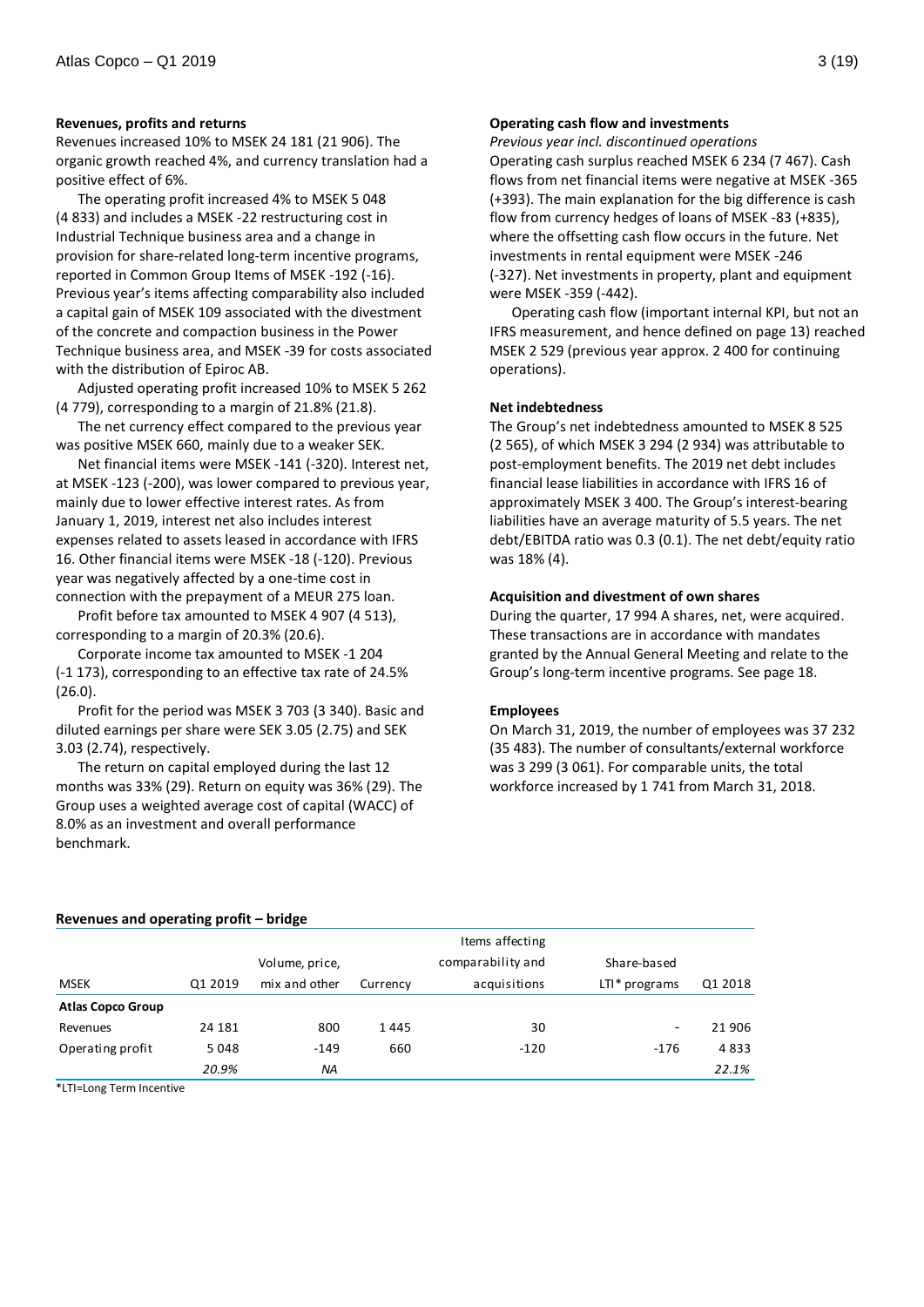# **Compressor Technique**

|                                 | January - March |         |     |
|---------------------------------|-----------------|---------|-----|
| <b>MSEK</b>                     | 2019            | 2018    |     |
| Orders received                 | 12 5 26         | 11 141  | 12% |
| Revenues                        | 11 397          | 9735    | 17% |
| Operating profit                | 2 6 1 8         | 2 2 4 9 | 16% |
| $-$ as a percentage of revenues | 23.0            | 23.1    |     |
| Return on capital employed, %   | 105             | 94      |     |

**Record order intake, supported by orders for large compressors**

- **Continued steady growth for service**
- **Further increase in local presence through acquisitions**

# **Sales bridge**

|                      | January - March |          |  |  |
|----------------------|-----------------|----------|--|--|
|                      | Orders          |          |  |  |
| <b>MSEK</b>          | received        | Revenues |  |  |
| 2018                 | 11 141          | 9735     |  |  |
| Structural change, % | $+1$            | $+1$     |  |  |
| Currency, %          | $+6$            | $+6$     |  |  |
| Organic*,%           | $+5$            | $+10$    |  |  |
| Total, %             | $+12$           | $+17$    |  |  |
| 2019                 | 12 5 26         | 11 397   |  |  |

\*Volume, price and mix.

# **Industrial compressors**

The demand for industrial compressors was mixed. Strong order intake growth was achieved for large-sized compressors, while orders for small and medium-sized compressors remained unchanged.

Overall, the order volumes increased in Europe and South America and were flat or slightly down in Asia and North America.

# **Gas and process compressors**

Order volumes for gas and process compressors increased considerably compared to the previous year.

Orders grew strongly in Asia, Europe and Africa/Middle East, while order volumes in North America declined.

#### **Compressor service**

The order intake for service continued to increase, with the strongest growth in Asia and Europe.

# **Innovation**

A new digital platform and customer portal targeting the medical sector was launched. The new platform will allow 24/7 presence with customers and offer modules such as medical gas assessment, safety plans, maintenance records, parts online and training. With this platform, customers will be able to manage all their piped medical gas system assets in one location and ensure full compliance with applicable standards.

#### **Acquisitions**

Two US-based distributors were acquired: Appleton Compressor Service & Supply, and Woodward Compressor Sales, both companies with 15 employees each.

A Canadian full-service supplier in medical gas solutions, Class 1 Incorporated, with 50 employees, was also acquired in the quarter.

# **Revenues and profitability**

Revenues increased 17% to a MSEK 11 397 (9 735), corresponding to an organic increase of 10%.

The operating profit increased 16% to MSEK 2 618 (2 249), corresponding to a margin of 23.0% (23.1). The margin was supported by currency but negatively affected by sales mix. Return on capital employed (last 12 months) was 105% (94).

# **Orders, revenues and operating profit margin**

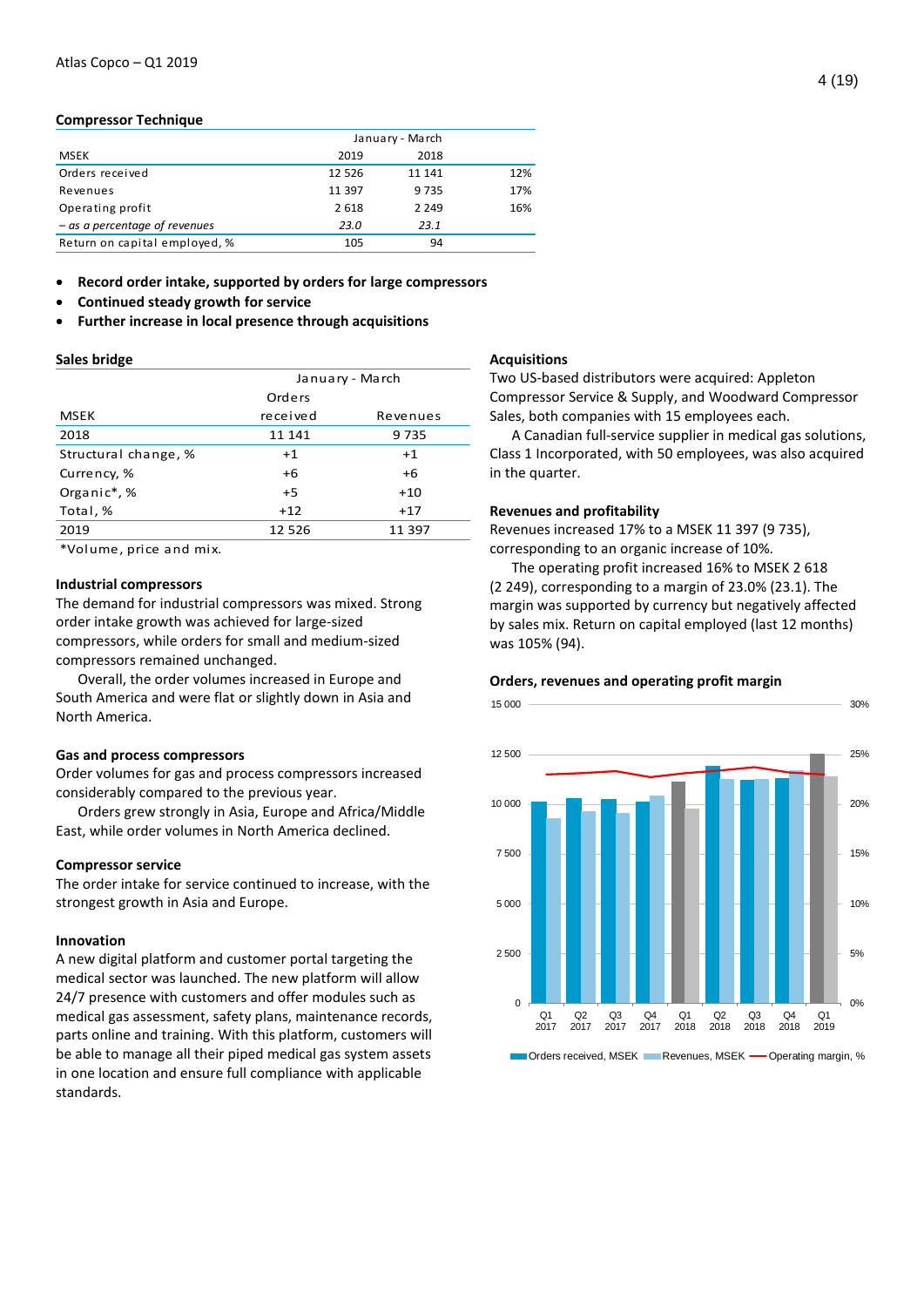#### **Vacuum Technique**

|                                 |         | January - March |     |
|---------------------------------|---------|-----------------|-----|
| <b>MSEK</b>                     | 2019    | 2018            |     |
| Orders received                 | 5 6 8 7 | 5992            | -5% |
| Revenues                        | 5 2 5 3 | 5 2 5 5         | 0%  |
| Operating profit                | 1 2 9 2 | 1 2 9 2         | 0%  |
| $-$ as a percentage of revenues | 24.6    | 24.6            |     |
| Return on capital employed, %   | 26      | 26              |     |

### • **Lower demand for vacuum equipment**

- **Strong growth for service**
- **Solid operating margin at 24.6%**

#### **Sales bridge**

|                      | January - March |          |  |  |
|----------------------|-----------------|----------|--|--|
|                      | Orders          |          |  |  |
| <b>MSEK</b>          | received        | Revenues |  |  |
| 2018                 | 5 9 9 2         | 5 2 5 5  |  |  |
| Structural change, % | $+0$            | $+0$     |  |  |
| Currency, %          | $+8$            | $+8$     |  |  |
| Organic*,%           | $-13$           | -8       |  |  |
| Total, %             | -5              | $+0$     |  |  |
| 2019                 | 5 687           | 5 2 5 3  |  |  |
| $-1$<br>.            |                 |          |  |  |

\*Volume, price and mix.

# **Semiconductor and flat panel display equipment**

Order volumes for equipment to the semiconductor and flat panel display industry decreased, mainly due to lower demand in Asia. Sequentially however, the order intake increased as some significant customers invested in new production technology.

Compared to the previous year, the order intake decreased in Asia and Europe, but increased in North America.

# **Industrial and scientific vacuum equipment**

The demand for industrial and scientific vacuum equipment decreased and order volumes did not reach the high levels of the previous year. Lower demand from industrial coating applications contributed to the reduced order intake in the quarter. Sequentially, the order volumes grew.

Compared to the previous year, the order intake decreased in Asia and Europe, but increased in North America.

### **Vacuum service**

The demand for service remained strong, and solid growth was achieved from both industrial customers and the semiconductor industry. Growth was achieved in all regions.

#### **Innovation**

A new improved abatement system for semiconductor customers was launched in the quarter. The abatement system is based on non-fuel technology for safer processing when abating specific gases. Through further enhanced abatement technology, customers will benefit from reduced total cost of ownership and reduced environmental impact.

# **Revenues and profitability**

Revenues reached MSEK 5 253 (5 255), corresponding to an organic decline of 8%.

The operating profit remained at MSEK 1 292 (1 292), and the operating margin was also flat at 24.6% (24.6), supported by currency, but diluted by under-absorption in factories. Return on capital employed (last 12 months) was 26% (26).



#### **Orders, revenues and operating profit margin**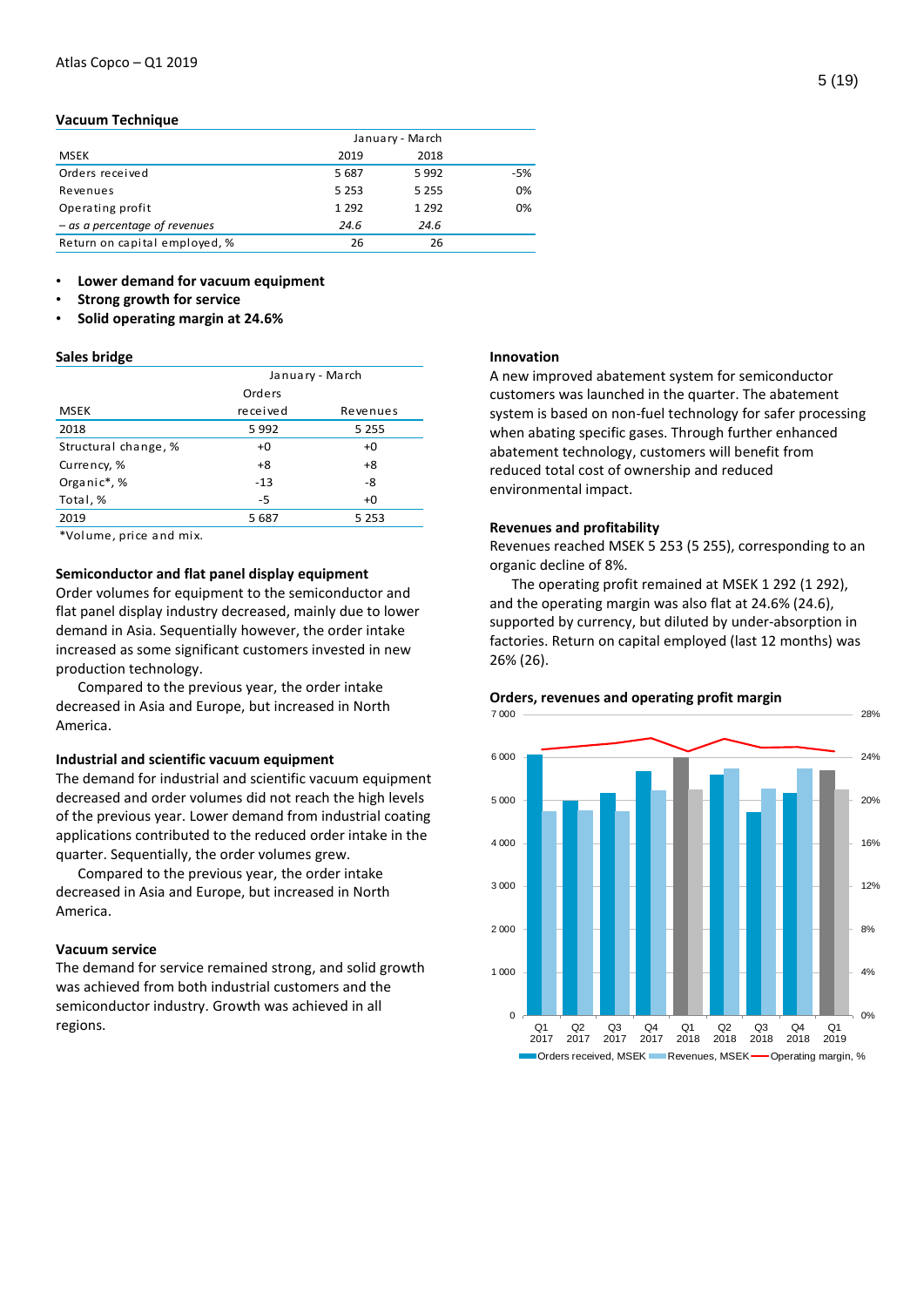#### **Industrial Technique**

|                                 |         | January - March |    |  |
|---------------------------------|---------|-----------------|----|--|
| <b>MSEK</b>                     | 2019    | 2018            |    |  |
| Orders received                 | 4686    | 4578            | 2% |  |
| Revenues                        | 4 5 4 7 | 4 1 7 8         | 9% |  |
| Operating profit                | 1 0 0 8 | 974             | 3% |  |
| $-$ as a percentage of revenues | 22.2    | 23.3            |    |  |
| Return on capital employed, %   | 39      | 44              |    |  |

**Lower equipment demand from the motor vehicle industry** 

- **Continued growth for service**
- **Operating profit margin negatively affected by restructuring costs**

#### **Sales bridge**

|                      | January - March |          |  |  |
|----------------------|-----------------|----------|--|--|
|                      | Orders          |          |  |  |
| <b>MSEK</b>          | received        | Revenues |  |  |
| 2018                 | 4578            | 4 1 7 8  |  |  |
| Structural change, % | $+0$            | $+0$     |  |  |
| Currency, %          | $+6$            | $+6$     |  |  |
| Organic*,%           | $-4$            | $+3$     |  |  |
| Total, %             | $+2$            | $+9$     |  |  |
| 2019                 | 4686            | 4 547    |  |  |
| $-1$<br>.            |                 |          |  |  |

\*Volume, price and mix.

# **Motor vehicle industry**

The order intake for advanced industrial tools and assembly solutions from the motor vehicle industry decreased. The order decline was mainly due to weakened demand in North America, while order volumes in Europe increased and the order intake in Asia was flat.

Sequentially, the order volumes increased, supported by larger projects related to lightweight material, battery and electric vehicle production.

#### **General industry**

Order volumes for industrial power tools to the general industry were basically unchanged compared to the previous year. The order development was favourable from customers in the electronics industry, while the order intake from aerospace and off-road customers decreased.

Order volumes decreased in Europe, increased in the Middle East, and were unchanged in North America and Asia.

### **Service**

The service business, including maintenance and calibration services, continued to grow in the quarter, mainly due to strong growth in Asia.

#### **Innovation**

A new tool location system for handheld power tools was introduced in the quarter. With this, customers will have a cost-efficient and effective solution to reduce human errors and increase flexibility on their production lines.

#### **Revenues and profitability**

Revenues increased to MSEK 4 547 (4 178), corresponding to an organic growth of 3%.

The operating profit increased 3% to MSEK 1 008 (974), corresponding to a margin of 22.2% (23.3). Adjusted for restructuring costs of MSEK -22, the margin reached 22.7% (23.3). The adjusted margin was supported by currency, but negatively affected by sales mix, under-absorption in factories, and investments in R&D. Return on capital employed (last 12 months) was 39% (44).



# **Orders, revenues and operating profit margin**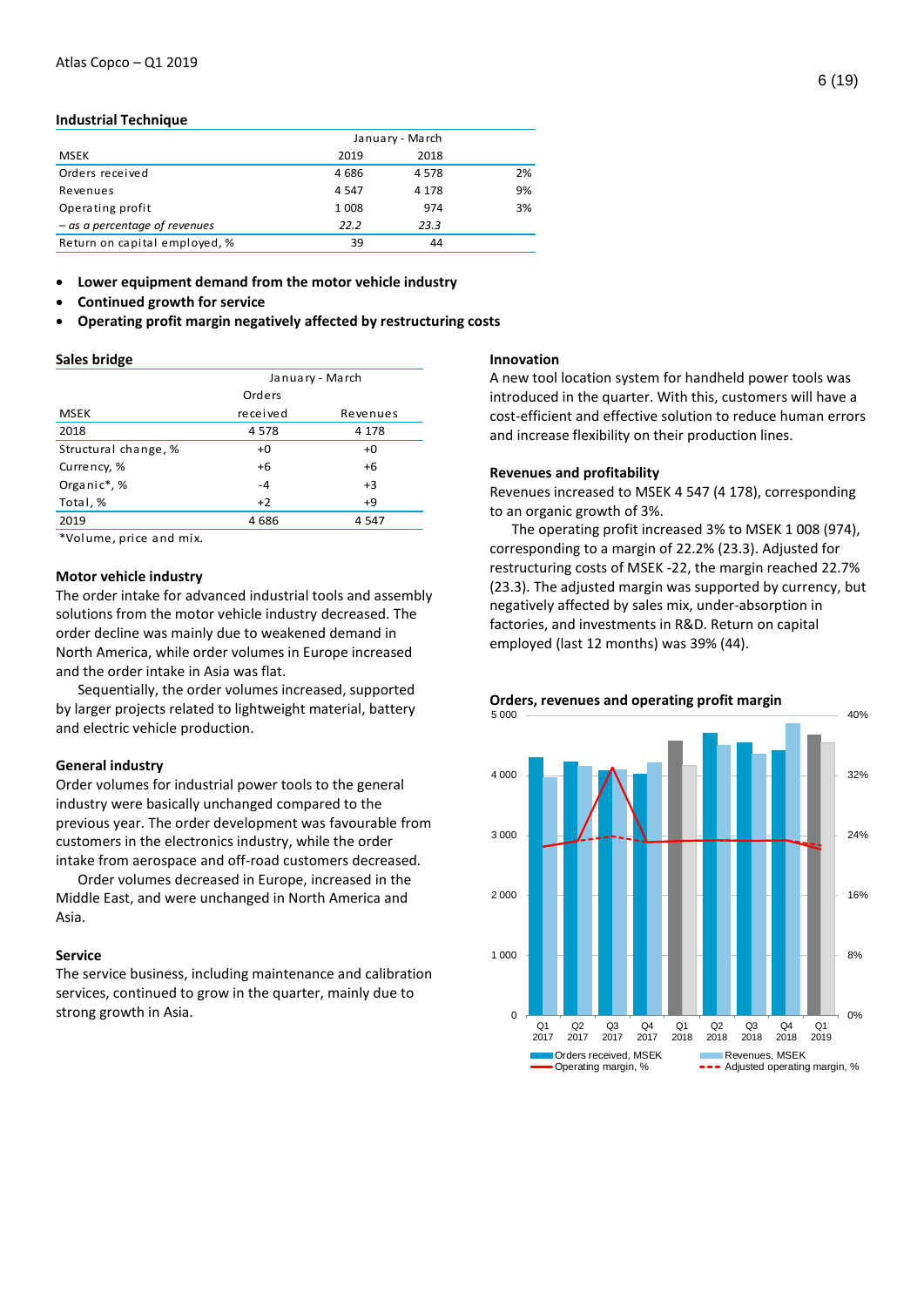# **Power Technique**

|                                 |         | January - March |       |
|---------------------------------|---------|-----------------|-------|
| <b>MSEK</b>                     | 2019    | 2018            |       |
| Orders received                 | 4 1 0 1 | 3 3 3 7         | 23%   |
| Revenues                        | 3 1 7 7 | 2894            | 10%   |
| Operating profit                | 524     | 547             | $-4%$ |
| $-$ as a percentage of revenues | 16.5    | 18.9            |       |
| Return on capital employed, %   | 30      | 21              |       |

**Record order intake and revenues** 

- **Strong growth for generators, pumps and specialty rental**
- **Operating margin at 16.5%**

# **Sales bridge**

|                      | January - March |          |  |
|----------------------|-----------------|----------|--|
|                      | Orders          |          |  |
| <b>MSEK</b>          | received        | Revenues |  |
| 2018                 | 3 3 3 7         | 2 8 9 4  |  |
| Structural change, % | $-3$            | $-4$     |  |
| Currency, %          | $+7$            | $+6$     |  |
| Organic*,%           | $+19$           | $+8$     |  |
| Total, %             | $+23$           | $+10$    |  |
| 2019                 | 4 101           | 3 1 7 7  |  |

\*Volume, price and mix.

# **Equipment**

Order volumes for equipment increased in the quarter. The growth was supported by strong growth for generators and pumps, mainly from equipment rental companies in North America.

In total, the order intake increased in all regions except Europe.

#### **Specialty rental**

Customer demand for the specialty rental business was strong and the order intake increased significantly compared to the previous year. Sequentially, the order intake was unchanged.

Compared to the previous year, growth was achieved in all regions.

# **Service**

The service business continued to grow, particularly in Asia and Africa/Middle East.

# **Innovation**

A new stage V compliant diesel engine was introduced to the high-pressure "Drill Air Range" portable compressors. The engine in combination with the compressor screw technology brings extra fuel efficiency while reducing the engine emissions. The new smart air controller and improved performance management system will also allow enhanced efficiency and reliability while lowering the cost of ownership for customers.

# **Acquisitions**

Industrie Pumpen Vertriebs GmbH, a German distributor of industrial pumps, was acquired in January. The company has around 20 employees and revenues of approximately MSEK 50 in 2017.

# **Revenues and profitability**

Revenues increased to a record MSEK 3 177 (2 894), corresponding to an organic increase of 8%.

Operating profit reached MSEK 524 (547). Previous year included a capital gain of MSEK 109 associated with the divestment of the concrete and compaction business. The operating profit margin was 16.5% (adjusted 15.1), supported by increased revenue volumes.

Return on capital employed (last 12 months) was 30% (21).

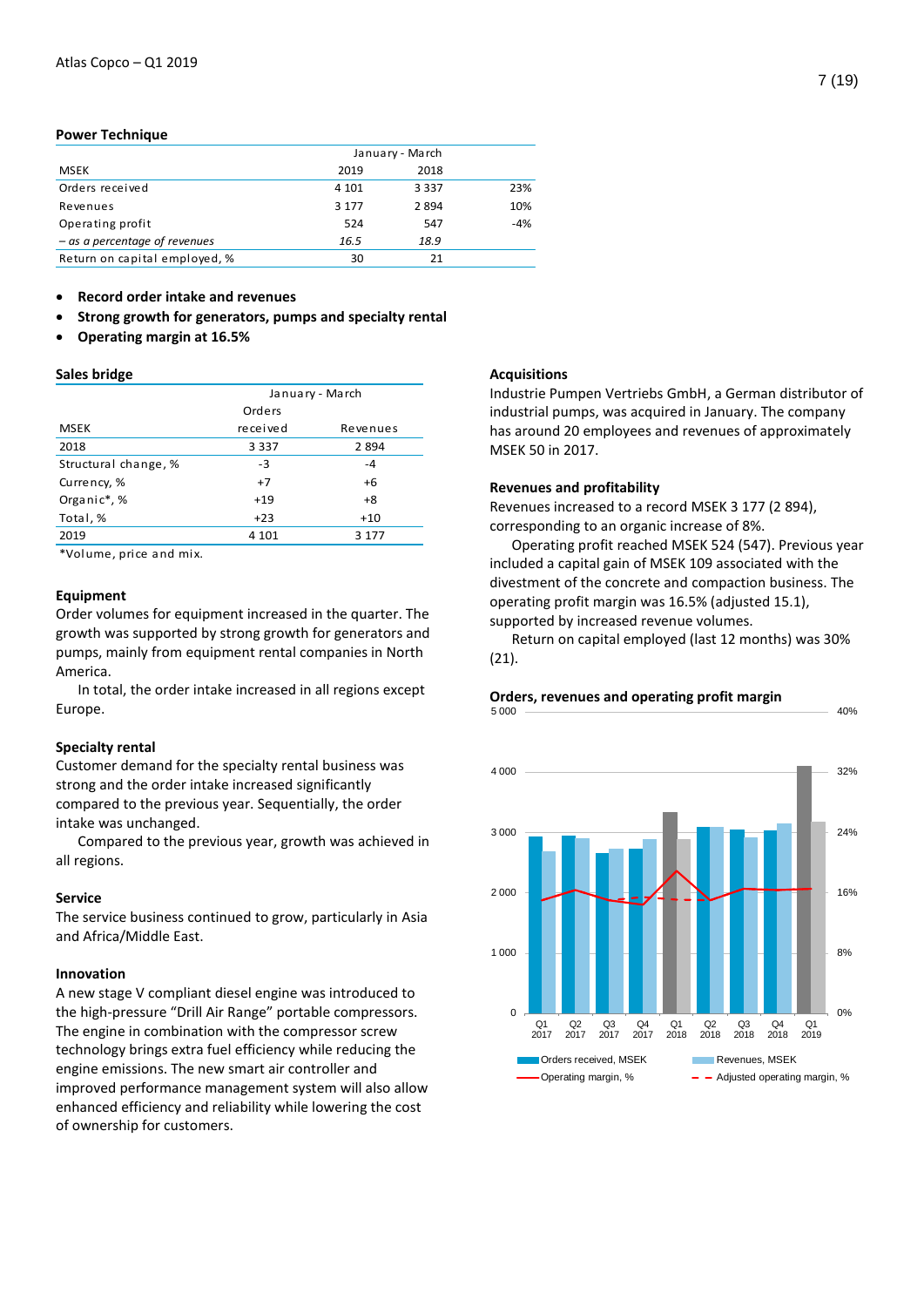#### **Accounting principles**

The consolidated accounts of the Atlas Copco Group are prepared in accordance with International Financial Reporting Standards (IFRS). The description of the accounting principles and definitions are found in the annual report 2018, with the complementary description of changes described below. The interim report is prepared in accordance with IAS 34 Interim Financial Reporting. Non-IFRS measures are also presented in the report since they are considered to be important supplemental measures of the company´s performance. For further information on how these measures have been calculated, please visit:

<http://www.atlascopcogroup.com/investor-relations>

#### **New and amended accounting standards**

#### *IFRS 16 Leases*

IFRS 16 Leases is effective from January 1, 2019 and replaces IAS 17 Leases and IFRIC 4 Determining whether an Arrangement contains a lease. Atlas Copco has chosen to perform the transition by use of the modified retrospective approach, which does not require restatement of comparative periods. The comparative information continues to be reported in accordance with IAS 17 Leases and IFRIC 4 Determining whether an Arrangement contains a lease.

On transition to IFRS 16, the Group recognised an additional MSEK 3 259 of right-of-use assets and MSEK 3 284 of lease liabilities. The difference between right-of-use assets and lease liabilities refers to prepaid or accrued expenses and financial lease receivables on agreements from subleasing.

| Effect on balance sheet from adoption of<br>IFRS 16, MSEK | Jan. 1, 2019 |
|-----------------------------------------------------------|--------------|
| Rental equipment                                          |              |
| Other property, plant and equipment                       | 3 2 5 7      |
| Financial assets                                          | 40           |
| Other receivables                                         | $-18$        |
| Interest-bearing loans and borrowings,<br>non-current     | 2437         |
| Interest-bearing loans and borrowings,<br>current         | 847          |
| Other liabilities                                         |              |

Recognizing depreciation of right of use assets instead of minimum lease payments has had a small positive impact on operating profit. Interest on lease liabilities has had a small negative impact on net financial items.

Since the principal payment are recognized as financing activities, cash flow from financing activities has decreased with a corresponding increase in cash flow from operating activities. The interest portion of the lease payment remains as cash flow from operating activities and is included in net financial items paid.

Further details about transition effects as well as new accounting principles under IFRS 16 is presented in Atlas Copco's Annual Report for 2018.

# **Risks and factors of uncertainty**

#### *Market risks*

The demand for Atlas Copco's equipment and services is affected by changes in the customers' investment and production levels. A general economic downturn, geopolitical tensions, changes in trade agreements, a widespread financial crisis and other macroeconomic disturbances may, directly or indirectly, affect the Group negatively both in terms of revenues and profitability. However, the Group's sales are well diversified with customers in many industries and countries around the world, which mitigates the risk.

#### *Financial risks*

Atlas Copco is subject to currency risks, interest rate risks, tax risks, and other financial risks. In line with the overall goals with respect to growth, return on capital, and protecting creditors, Atlas Copco has adopted a policy to control the financial risks to which the Group is exposed. A financial risk management committee meets regularly to manage and follow up financial risks, in line with the policy.

#### *Production risks*

Many components are sourced from sub-suppliers. The availability is dependent on the sub-suppliers and if they have interruptions or lack capacity, this may adversely affect production. To minimize these risks, Atlas Copco has established a global network of sub-suppliers, which means that in most cases there are more than one sub-supplier that can supply a certain component.

Atlas Copco is also directly and indirectly exposed to raw material prices. Cost increases for raw materials and components often coincide with strong end-customer demand and can partly be compensated for by increased sales prices.

#### *Acquisitions*

Atlas Copco has the ambition to grow all its business areas, primarily through organic growth, complemented by selected acquisitions. The integration of acquired businesses is a difficult process and it is not certain that every integration will be successful. Therefore, costs related to acquisitions can be higher and/or synergies can take longer to materialize than anticipated.

For further information, see the annual report 2018.

#### **Forward-looking statements**

Some statements in this report are forward-looking, and the actual outcome could be materially different. In addition to the factors explicitly discussed, other factors could have a material effect on the actual outcome. Such factors include, but are not limited to, general business conditions, fluctuations in exchange rates and interest rates, political developments, the impact of competing products and their pricing, product development, commercialization and technological difficulties, interruptions in supply, and major customer credit losses.

#### **Atlas Copco AB**

Atlas Copco AB and its subsidiaries are sometimes referred to as the Atlas Copco Group, the Group or Atlas Copco. Atlas Copco AB is also sometimes referred to as Atlas Copco. Any mentioning of the Board of Directors, the Board or the Directors refers to the Board of Directors of Atlas Copco AB.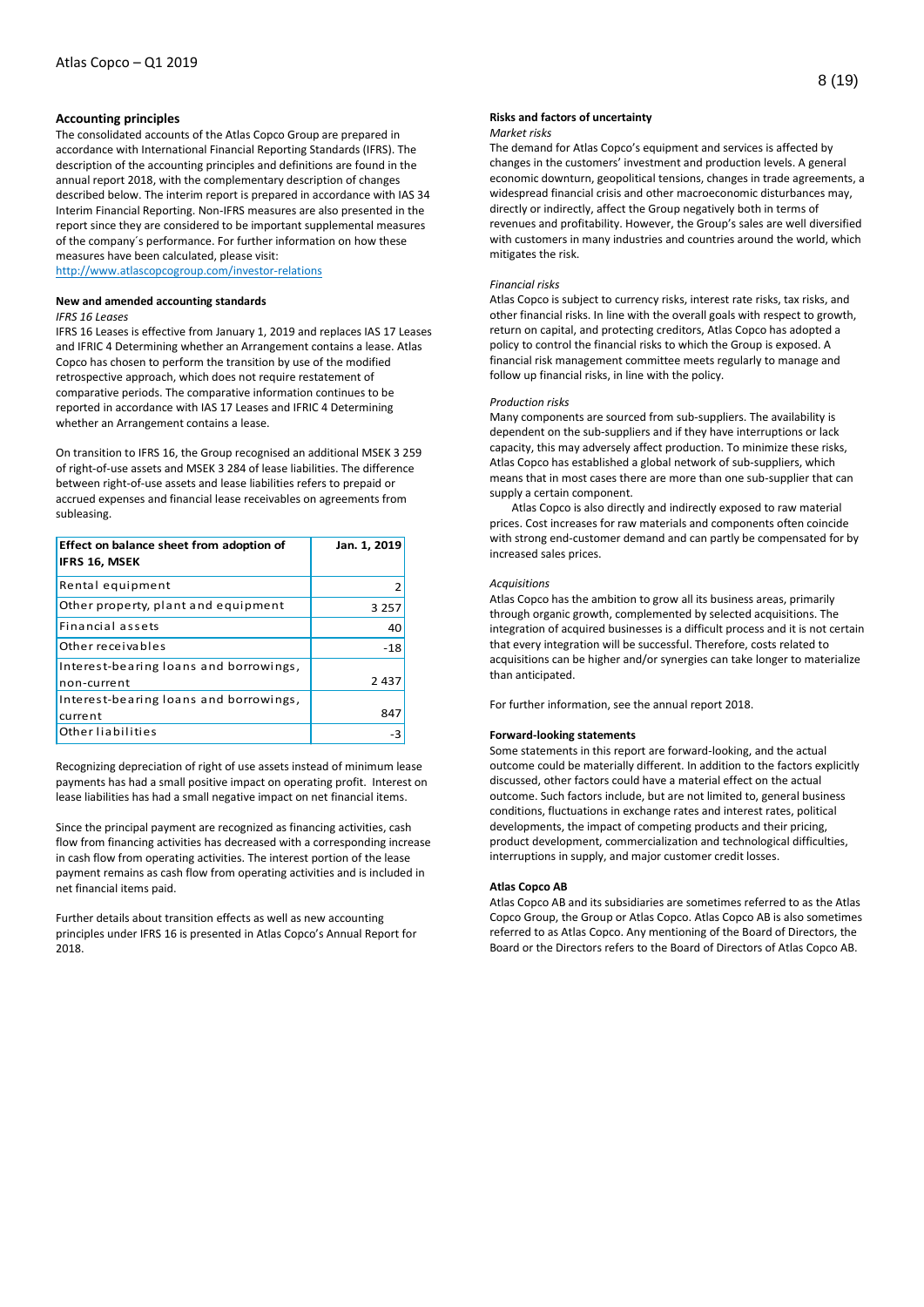# **Consolidated income statement**

|                                                    |             | 3 months ended |
|----------------------------------------------------|-------------|----------------|
|                                                    | Mar. 31     | Mar. 31        |
| <b>MSEK</b>                                        | 2019        | 2018           |
| <b>Continuing operations</b>                       |             |                |
| Revenues                                           | 24 181      | 21 906         |
| Cost of sales                                      | $-13747$    | $-12304$       |
| Gross profit                                       | 10 434      | 9602           |
| Marketing expenses                                 | $-2912$     | $-2585$        |
| Administrative expenses                            | $-1734$     | $-1432$        |
| Research and development costs                     | -863        | $-749$         |
| Other operating income and expenses                | 123         | -3             |
| <b>Operating profit</b>                            | 5 0 48      | 4833           |
| - as a percentage of revenues                      | 20.9        | 22.1           |
| Net financial items                                | $-141$      | $-320$         |
| Profit before tax                                  | 4 9 0 7     | 4513           |
| - as a percentage of revenues                      | 20.3        | 20.6           |
| Income tax expense                                 | $-1204$     | $-1173$        |
| Profit for the period from continuing operations   | 3703        | 3 3 4 0        |
| <b>Discontinued operations</b>                     |             |                |
| Profit for the period from discontinued operations |             | 1081           |
| Profit for the period                              | 3703        | 4421           |
| Profit attributable to                             |             |                |
| - owners of the parent                             | 3698        | 4 4 1 5        |
| - non-controlling interests                        | 5           | 6              |
| Basic earnings per share, SEK                      | 3.05        | 3.64           |
| - of which continuing operations                   | 3.05        | 2.75           |
| Diluted earnings per share, SEK                    | 3.03        | 3.63           |
| - of which continuing operations                   | 3.03        | 2.74           |
| Basic weighted average number                      |             |                |
| of shares outstanding, millions                    | 1 2 1 2 . 4 | 1 2 1 3 . 4    |
| Diluted weighted average number                    |             |                |
| of shares outstanding, millions                    | 1 2 1 3 . 3 | 1 2 1 5 . 5    |
|                                                    |             |                |
| <b>Key ratios</b>                                  |             |                |
| Equity per share, period end, SEK                  | 39          | 56             |
| Return on capital employed, 12 month values, %     | 33          | 29             |
| Return on equity, 12 month values, %               | 36          | $29^{11}$      |
| Debt/equity ratio, period end, %                   | 18          | $4^{1}$        |
| Equity/assets ratio, period end, %                 | 47          | $50^{1}$       |
| Number of employees, period end                    | 37 232      | 35 483         |

 $1)$ Including discontinued operations.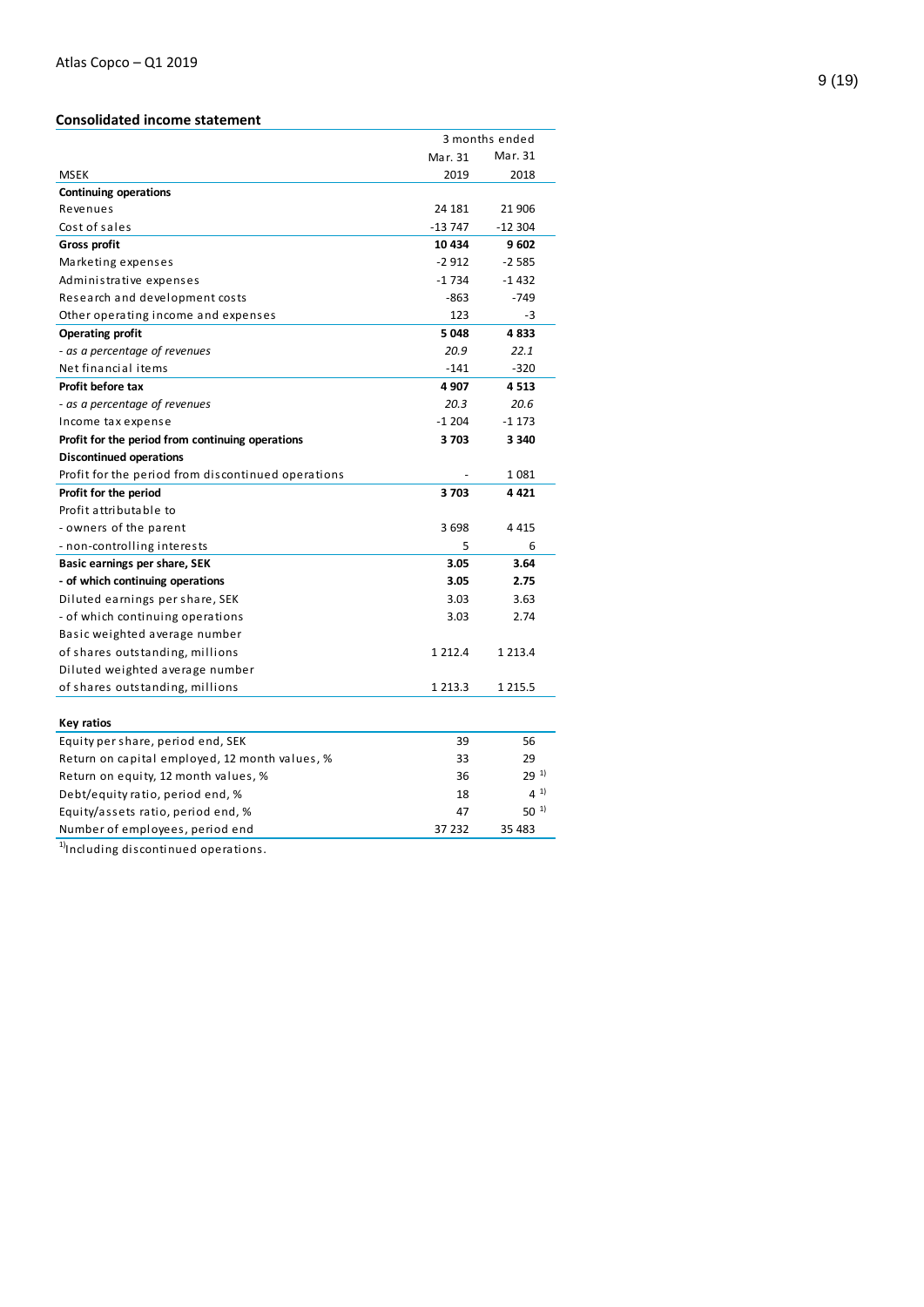# **Consolidated statement of comprehensive income, including discontinued operations**

|                                                               |               | 3 months ended |
|---------------------------------------------------------------|---------------|----------------|
|                                                               | Mar. 31       | Mar. 31        |
| <b>MSEK</b>                                                   | 2019          | 2018           |
| Profit for the period                                         | 3703          | 4 4 2 1        |
|                                                               |               |                |
| Other comprehensive income                                    |               |                |
| Items that will not be reclassified to profit or loss         |               |                |
| Remeasurements of defined benefit pension plans               | $-309$        | 170            |
| Income tax relating to items that will not be reclassified    | 106           | $-35$          |
|                                                               | $-203$        | 135            |
| Items that may be reclassified subsequently to profit or loss |               |                |
| Translation differences on foreign operations                 | 1677          | 3 1 9 1        |
| - realized and reclassified to income statement               |               | $-12$          |
| Hedge of net investments in foreign operations                | $-224$        | $-807$         |
| Cash flow hedges                                              | $\mathcal{P}$ | 70             |
| Income tax relating to items that may be reclassified         | 67            | 488            |
|                                                               | 1522          | 2930           |
| Other comprehensive income for the period, net of tax         | 1319          | 3 0 6 5        |
| Total comprehensive income for the period                     | 5022          | 7486           |
| Total comprehensive income attributable to                    |               |                |
| - owners of the parent                                        | 5015          | 7479           |
| - non-controlling interests                                   | 7             | 7              |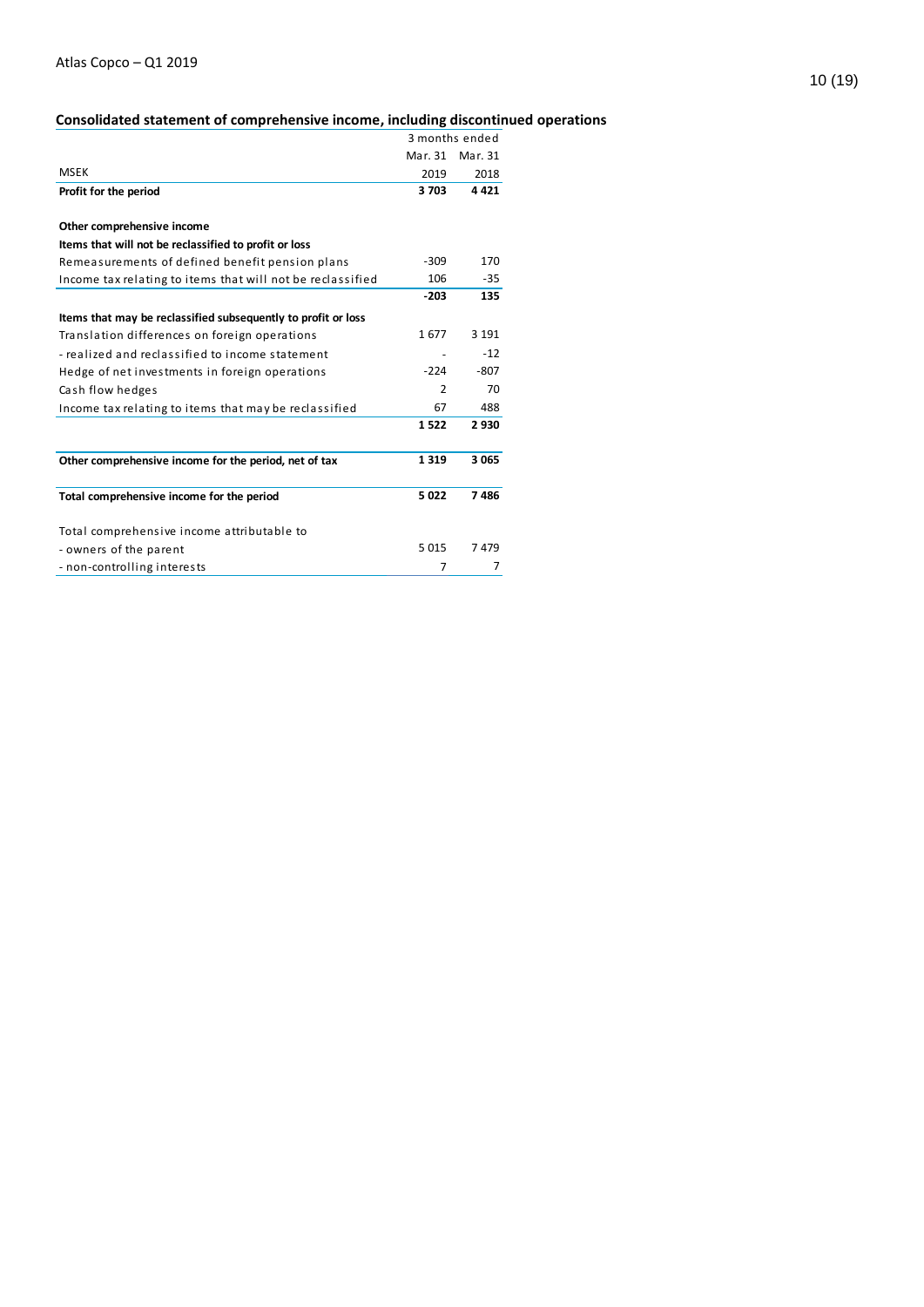# **Consolidated balance sheet**

| <b>MSEK</b>                                 | Mar. 31, 2019 | Mar. 31, 2018* | Dec. 31, 2018 | Jan. 1, 2019** |
|---------------------------------------------|---------------|----------------|---------------|----------------|
| Intangible assets                           | 30 886        | 28 9 93        | 30 025        | 30 025         |
| Rental equipment                            | 2 4 4 4       | 1909           | 2 2 8 8       | 2 2 9 0        |
| Other property, plant and equipment         | 11722         | 7674           | 8 0 9 9       | 11 3 5 6       |
| Financial assets and other receivables      | 1031          | 1041           | 901           | 934            |
| Deferred tax assets                         | 1769          | 1917           | 1619          | 1619           |
| <b>Total non-current assets</b>             | 47852         | 41 534         | 42 932        | 46 224         |
| Inventories                                 | 14 006        | 12 054         | 12 7 18       | 12 7 18        |
| Trade and other receivables                 | 26 207        | 23 503         | 24 503        | 24 4 85        |
| Other financial assets                      | 97            | 86             | 102           | 109            |
| Cash and cash equivalents                   | 13 4 95       | 23 249         | 16 4 14       | 16 4 14        |
| Assets classified as held for sale          | 1             | 34 202         | 1             | 1              |
| <b>Total current assets</b>                 | 53 806        | 93 094         | 53 738        | 53 727         |
| <b>TOTAL ASSETS</b>                         | 101 658       | 134 628        | 96 670        | 99 951         |
|                                             |               |                |               |                |
| Equity attributable to owners of the parent | 47 402        | 67 500         | 42 4 25       | 42 4 25        |
| Non-controlling interests                   | 54            | 91             | 47            | 47             |
| <b>TOTAL EQUITY</b>                         | 47 456        | 67 591         | 42 472        | 42 472         |
| <b>Borrowings</b>                           | 17 086        | 16 652         | 14 4 15       | 16852          |
| Post-employment benefits                    | 3 2 9 4       | 2934           | 2837          | 2837           |
| Other liabilities and provisions            | 1 2 0 8       | 1 3 8 0        | 1 2 8 2       | 1 2 8 2        |
| Deferred tax liabilities                    | 732           | 624            | 619           | 619            |
| <b>Total non-current liabilities</b>        | 22 3 20       | 21 590         | 19 153        | 21 590         |
| <b>Borrowings</b>                           | 1737          | 6 3 1 4        | 5966          | 6813           |
| Trade payables and other liabilities        | 28 447        | 27 419         | 27 477        | 27 474         |
| Provisions                                  | 1698          | 1772           | 1602          | 1602           |
| Liabilities directly associated with assets |               |                |               |                |
| classified as held for sale                 |               | 9942           |               |                |
| <b>Total current liabilities</b>            | 31882         | 45 447         | 35 045        | 35 889         |
| TOTAL EQUITY AND LIABILITIES                | 101 658       | 134 628        | 96 670        | 99 951         |

\*Including assets and liabilities related to Epiroc AB reported as discontinued operations.

\*\*Including effects of IFRS 16 (leases).

# **Fair value of derivatives, cash equivalents and borrowings**

The carrying value and fair value of the Group's outstanding derivatives, liquidity funds and borrowings are shown in the tables below. The fair values of bonds are based on level 1 and the fair values of derivatives, liquidity funds and other loans are based on level 2 in the fair value hierarchy. Compared to 2018, no transfers have been made between different levels in the fair value hierarchy for derivatives and borrowings and no significant changes have been made to valuation techniques, inputs or assumptions. Liquidity funds, reported under cash equivalents, are according to IFRS 9 classified at fair value through profit and loss.

# **Financial instruments recorded at fair value**

| MSEK                           | Mar. 31, 2019 | Dec. 31, 2018 |
|--------------------------------|---------------|---------------|
| Current assets and liabilities |               |               |
| Assets                         | 552           | 367           |
| Liabilities                    |               |               |

# **Carrying value and fair value of borrowings (excluding lease liabilities)**

| <b>MSEK</b> | Mar. 31, 2019  | Mar. 31, 2019 | Dec. 31, 2018  | Dec. 31, 2018 |
|-------------|----------------|---------------|----------------|---------------|
|             | Carrying value | Fair value    | Carrying value | Fair value    |
| Bonds       | 10 400         | 10 885        | 15 4 11        | 15 771        |
| Other loans | 5029           | 5 1 1 1       | 4970           | 5053          |
|             | 15 4 29        | 15 996        | 20 381         | 20 8 24       |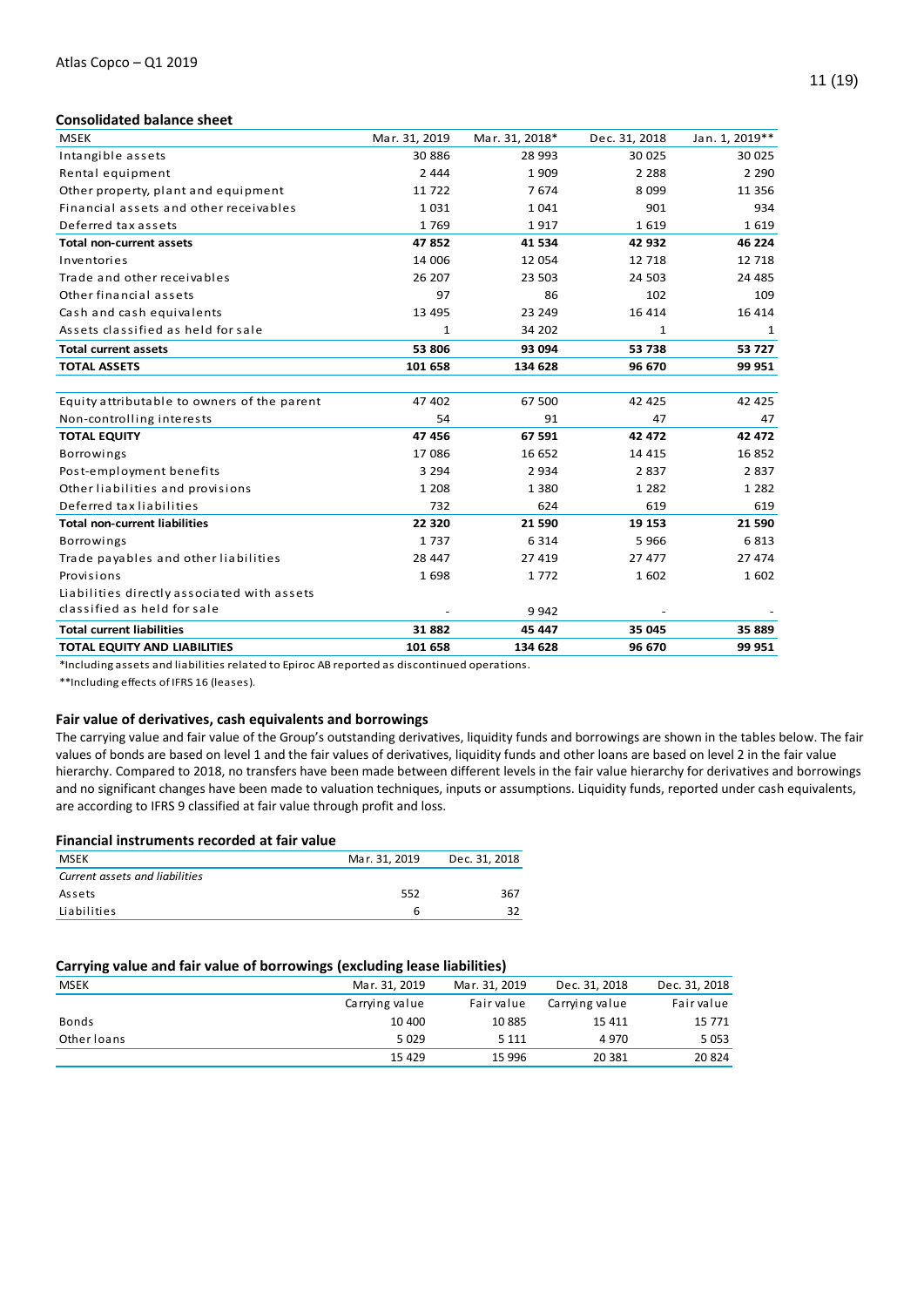# **Consolidated statement of changes in equity**

|                                           | Equity attributable to |                 |              |
|-------------------------------------------|------------------------|-----------------|--------------|
|                                           | owners of              | non-controlling |              |
| <b>MSEK</b>                               | the parent             | interests       | Total equity |
| Opening balance, January 1, 2019          | 42 4 25                | 47              | 42 472       |
| Changes in equity for the period          |                        |                 |              |
| Total comprehensive income for the period | 5 0 1 5                |                 | 5022         |
| Acquisition and divestment of own shares  | $-1$                   |                 | $-1$         |
| Share-based payments, equity settled      | $-37$                  |                 | $-37$        |
| Closing balance, March 31, 2019           | 47 402                 | 54              | 47 456       |

| Closing balance, March 31, 2019           | 47 402                 | 54              | 47 456       |
|-------------------------------------------|------------------------|-----------------|--------------|
|                                           |                        |                 |              |
|                                           | Equity attributable to |                 |              |
|                                           | owners of              | non-controlling |              |
| MSEK                                      | the parent             | interests       | Total equity |
| Opening balance, January 1, 2018          | 60 517                 | 84              | 60 601       |
| Change in accounting principles           | $-37$                  |                 | -37          |
| Changes in equity for the period          |                        |                 |              |
| Total comprehensive income for the period | 7479                   |                 | 7486         |
| Acquisition and divestment of own shares  | $-479$                 |                 | $-479$       |
| Share-based payments, equity settled      | 20                     |                 | 20           |
| Closing balance, March 31, 2018           | 67 500                 | 91              | 67 591       |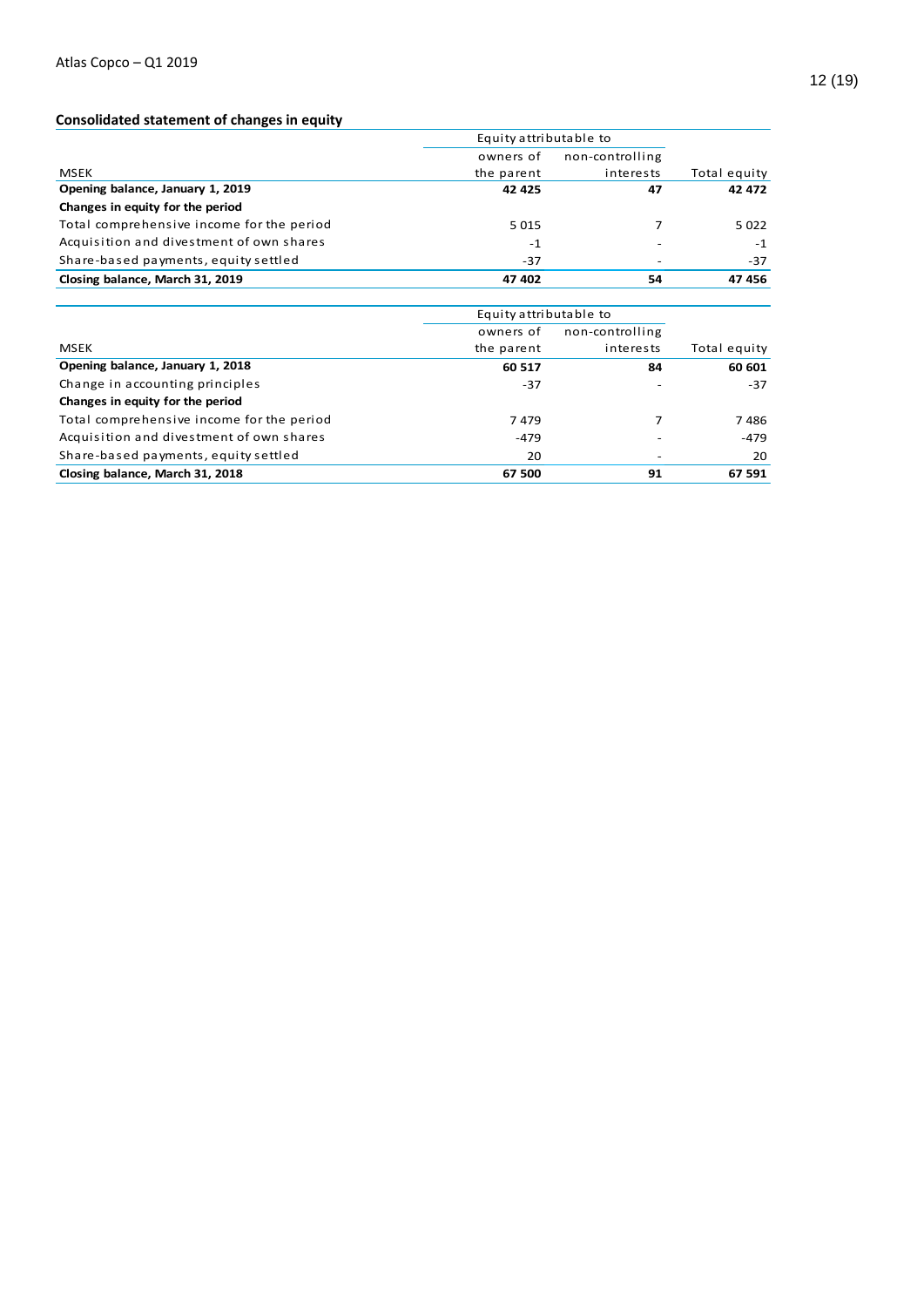# **Consolidated statement of cash flows**

|                                                       | January - March |          |
|-------------------------------------------------------|-----------------|----------|
| <b>MSEK</b>                                           | 2019            | 2018*    |
| Cash flows from operating activities                  |                 |          |
| Operating profit, continuing operations               | 5048            | 4 833    |
| Operating profit, discontinued operations             |                 | 1515     |
| Depreciation, amortization and impairment (see below) | 1079            | 1 0 9 4  |
| Capital gain/loss and other non-cash items            | 107             | 25       |
| <b>Operating cash surplus</b>                         | 6 2 3 4         | 7467     |
| Net financial items received/paid                     | $-365$          | 393      |
| Taxes paid                                            | $-1014$         | $-1.344$ |
| Pension funding and payment of pension to employees   | $-77$           | $-102$   |
| Change in working capital                             | -1469           | $-1708$  |
| Investments in rental equipment                       | $-259$          | $-408$   |
| Sale of rental equipment                              | 13              | 81       |
| Net cash from operating activities                    | 3063            | 4379     |
| Cash flows from investing activities                  |                 |          |
| Investments in property, plant and equipment          | -367            | -461     |
| Sale of property, plant and equipment                 | 8               | 19       |
| Investments in intangible assets                      | $-239$          | $-244$   |
| Acquisition of subsidiaries and associated companies  | $-185$          | -965     |
| Divestment of subsidiaries                            |                 | 296      |
| Other investments, net                                | $-19$           | $-134$   |
| Net cash from investing activities                    | $-802$          | $-1489$  |
| Cash flows from financing activities                  |                 |          |
| Repurchase and sales of own shares                    | $-1$            | $-479$   |
| Change in interest-bearing liabilities                | $-5479$         | $-2381$  |
| Net cash from financing activities                    | $-5480$         | $-2860$  |
| Net cash flow for the period                          | $-3219$         | 30       |
| Cash and cash equivalents, beginning of the period    | 16 4 14         | 24 4 96  |
| Exchange differences in cash and cash equivalents     | 300             | 978      |
| Cash and cash equivalents discontinued operations     |                 | $-2255$  |
| Cash and cash equivalents, end of the period          | 13 4 95         | 23 249   |

| Depreciation, amortization and impairment |  |
|-------------------------------------------|--|
|                                           |  |

| Rental equipment                    | 164  | 244   |
|-------------------------------------|------|-------|
| Other property, plant and equipment | 312  | 411   |
| Right-of-use assets                 | 236  |       |
| Intangible assets                   | 367  | 439   |
| Total                               | 1079 | 1 094 |
|                                     |      |       |

#### **Calculation of operating cash flow**

|                                        | January - March |         |  |
|----------------------------------------|-----------------|---------|--|
| <b>MSEK</b>                            | 2019            | 2018*   |  |
| Net cash flow for the period           | $-3219$         | 30      |  |
| Add back:                              |                 |         |  |
| Change in interest-bearing liabilities | 5479            | 2 3 8 1 |  |
| Repurchase and sales of own shares     | $\mathbf{1}$    | 479     |  |
| Acquisitions and divestments           | 185             | 669     |  |
| Currency hedges of loans               | 83              | $-835$  |  |
| Operating cash flow**                  | 2 5 2 9         | 2 7 2 4 |  |

\*2018 Includes discontinued operations.

\*\*Compared to previous year, and due to the reclassification of lease contract components (IFRS 16), there was a positive effect of approx. MSEK 240 on the operating cash flow in 2019.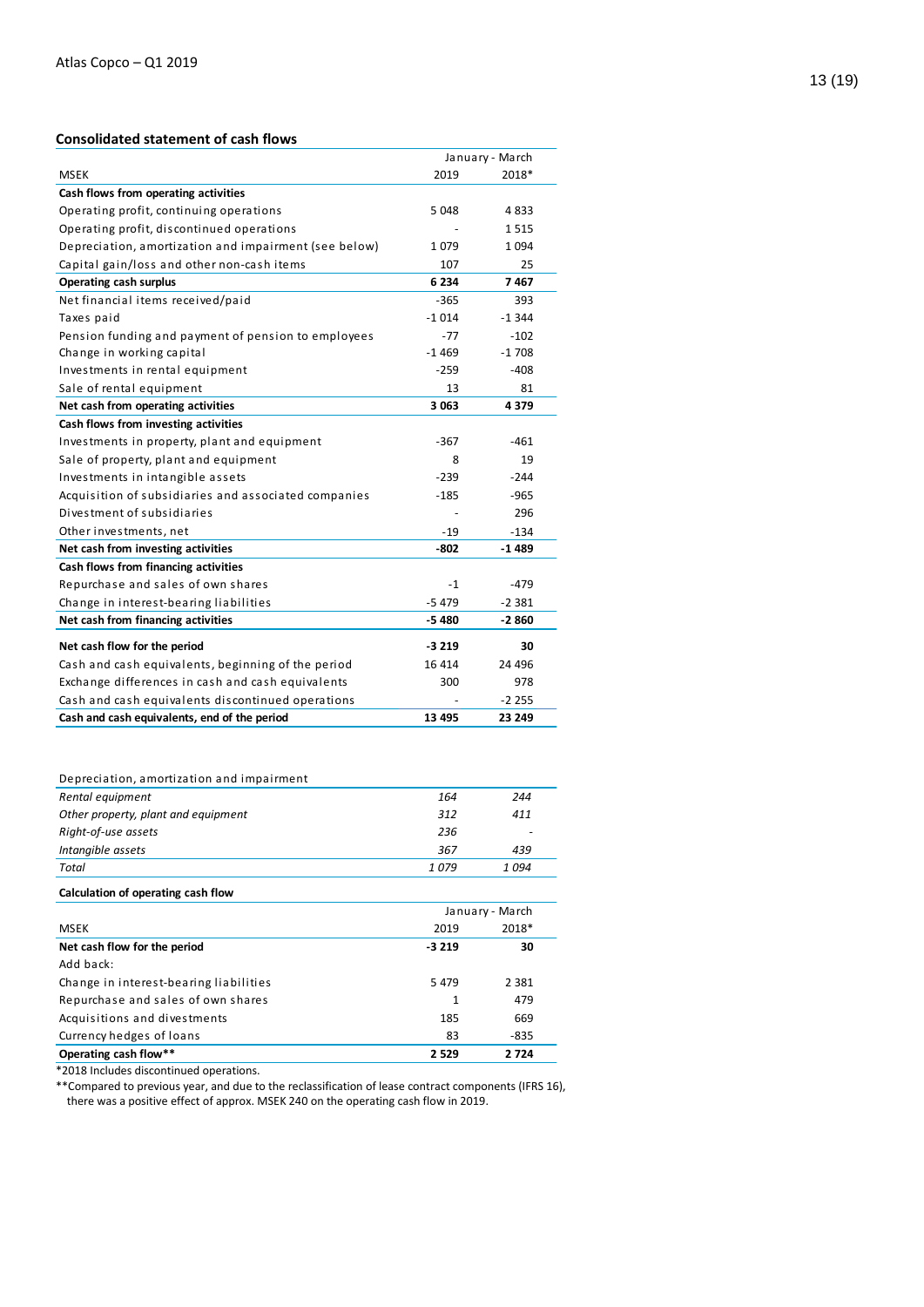# **Discontinued operations**

At the Annual General Meeting on April 24, 2018, it was decided to split the Group and distribute the shares of Epiroc AB to the shareholders of Atlas Copco. In June, the shareholders received one Epiroc share for each Atlas Copco share. Epiroc AB was listed on Nasdaq Stockholm on June 18, 2018. Epiroc has been reported as discontinued operations since January 2018 with a retrospective effect in the income statement.

# **Assets and Liabilities held for Sale**

| <b>MSEK</b>              | Mar. 31, 2019 | Mar. 31, 2018 |
|--------------------------|---------------|---------------|
| Non-current assets       |               | 12817         |
| Current assets           |               | 21 3 8 5      |
| <b>Total Assets</b>      |               | 34 202        |
| Non-current liabilities  |               | 507           |
| Current liabilities      |               | 9435          |
| <b>Total Liabilities</b> |               | 9 942         |

# **Income Statement**

|                                     | 3 months ended |         |
|-------------------------------------|----------------|---------|
|                                     | Mar. 31        | Mar. 31 |
| <b>MSEK</b>                         | 2019           | 2018    |
| Revenues                            |                | 8023    |
| Cost of sales                       |                | $-5016$ |
| Gross profit                        |                | 3 0 0 7 |
| Marketing expenses                  |                | $-600$  |
| Administrative expenses             |                | -564    |
| Research and development costs      |                | $-222$  |
| Other operating income and expenses |                | $-106$  |
| <b>Operating profit</b>             |                | 1515    |
| - as a percentage of revenues       |                | 18.9    |
| Net financial items                 |                | -57     |
| Profit before tax                   |                | 1458    |
| - as a percentage of revenues       |                | 18.2    |
| Income tax expense                  |                | $-377$  |
| Profit for the period               |                | 1 081   |

# **Cash flows from discontinued operations**

|                              | January - March |      |
|------------------------------|-----------------|------|
| MSEK                         | 2019            | 2018 |
| <b>Cash flows from</b>       |                 |      |
| Operating activities         |                 | 662  |
| Investing activities         |                 | -876 |
| Financing activities         |                 | 39   |
| Net cash flow for the period |                 | -175 |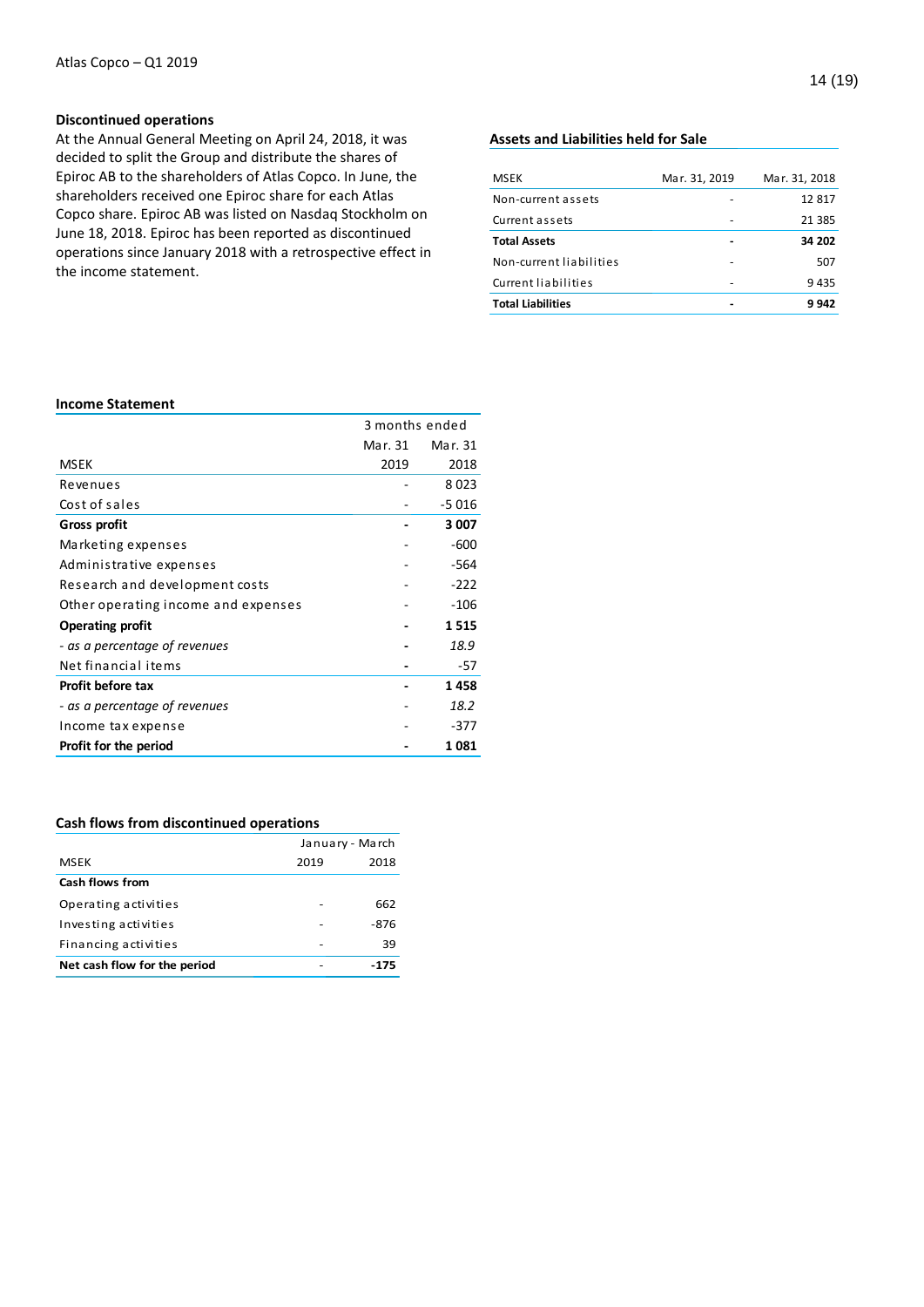# **Revenues by business area**

|                          | 2017  |                |                |         | 2018    |        |                |          | 2019    |
|--------------------------|-------|----------------|----------------|---------|---------|--------|----------------|----------|---------|
| MSEK (by quarter)        | Q1    | Q <sub>2</sub> | Q <sub>3</sub> | Q4      | Q1      | Q2     | Q <sub>3</sub> | Q4       | Q1      |
| Compressor Technique     | 9268  | 9667           | 9552           | 10437   | 9735    | 11266  | 11 2 6 9       | 11702    | 11397   |
| - of which external      | 9190  | 9577           | 9458           | 10302   | 9578    | 11 121 | 11156          | 11593    | 11241   |
| - of which internal      | 78    | 90             | 94             | 135     | 157     | 145    | 113            | 109      | 156     |
| Vacuum Technique         | 4753  | 4767           | 4754           | 5 2 2 9 | 5 2 5 5 | 5740   | 5 2 7 2        | 5740     | 5 2 5 3 |
| - of which external      | 4753  | 4767           | 4754           | 5229    | 5255    | 5740   | 5272           | 5740     | 5253    |
| - of which internal      | 0     | 0              | 0              | 0       | 0       | 0      | 0              | $\Omega$ | 0       |
| Industrial Technique     | 3965  | 4 1 5 3        | 4098           | 4215    | 4 1 7 8 | 4519   | 4365           | 4871     | 4547    |
| - of which external      | 3951  | 4139           | 4086           | 4201    | 4163    | 4504   | 4354           | 4863     | 4538    |
| - of which internal      | 14    | 14             | 12             | 14      | 15      | 15     | 11             | 8        | 9       |
| Power Technique          | 2685  | 2908           | 2732           | 2892    | 2894    | 3091   | 2911           | 3 1 4 6  | 3 1 7 7 |
| - of which external      | 2571  | 2803           | 2651           | 2782    | 2756    | 2980   | 2893           | 3 1 2 6  | 3149    |
| - of which internal      | 114   | 105            | 81             | 110     | 138     | 111    | 18             | 20       | 28      |
| Common Group Items /     |       |                |                |         |         |        |                |          |         |
| Eliminations             | $-93$ | -98            | $-103$         | $-128$  | $-156$  | $-155$ | $-142$         | $-138$   | -193    |
| <b>Atlas Copco Group</b> | 20578 | 21397          | 21033          | 22 645  | 21906   | 24461  | 23 675         | 25321    | 24 18 1 |

# **Operating profit by business area**

|                               | 2017    |                |         |        | 2018    |        |                |         | 2019   |
|-------------------------------|---------|----------------|---------|--------|---------|--------|----------------|---------|--------|
| MSEK (by quarter)             | Q1      | Q <sub>2</sub> | Q3      | Q4     | Q1      | Q2     | Q <sub>3</sub> | Q4      | Q1     |
| Compressor Technique          | 2 1 3 0 | 2 2 3 7        | 2 2 2 5 | 2370   | 2 2 4 9 | 2638   | 2667           | 2709    | 2618   |
| - as a percentage of revenues | 23.0    | 23.1           | 23.3    | 22.7   | 23.1    | 23.4   | 23.7           | 23.1    | 23.0   |
| Vacuum Technique              | 1176    | 1 1 9 3        | 1 2 0 5 | 1350   | 1292    | 1479   | 1315           | 1436    | 1292   |
| - as a percentage of revenues | 24.7    | 25.0           | 25.3    | 25.8   | 24.6    | 25.8   | 24.9           | 25.0    | 24.6   |
| Industrial Technique          | 893     | 966            | 1359    | 976    | 974     | 1056   | 1018           | 1 1 4 0 | 1008   |
| - as a percentage of revenues | 22.5    | 23.3           | 33.2    | 23.2   | 23.3    | 23.4   | 23.3           | 23.4    | 22.2   |
| Power Technique               | 404     | 475            | 410     | 416    | 547     | 464    | 480            | 515     | 524    |
| - as a percentage of revenues | 15.0    | 16.3           | 15.0    | 14.4   | 18.9    | 15.0   | 16.5           | 16.4    | 16.5   |
| Common Group Items /          |         |                |         |        |         |        |                |         |        |
| Eliminations                  | $-313$  | $-274$         | $-197$  | $-253$ | $-229$  | $-207$ | $-217$         | $-139$  | $-394$ |
| Operating profit              | 4 2 9 0 | 4597           | 5002    | 4859   | 4833    | 5430   | 5 2 6 3        | 5661    | 5048   |
| - as a percentage of revenues | 20.8    | 21.5           | 23.8    | 21.5   | 22.1    | 22.2   | 22.2           | 22.4    | 20.9   |
| Net financial items           | -232    | $-395$         | $-222$  | $-308$ | $-320$  | $-201$ | $-95$          | 273     | $-141$ |
| Profit before tax             | 4058    | 4 2 0 2        | 4780    | 4551   | 4513    | 5229   | 5 1 6 8        | 5934    | 4907   |
| - as a percentage of revenues | 19.7    | 19.6           | 22.7    | 20.1   | 20.6    | 21.4   | 21.8           | 23.4    | 20.3   |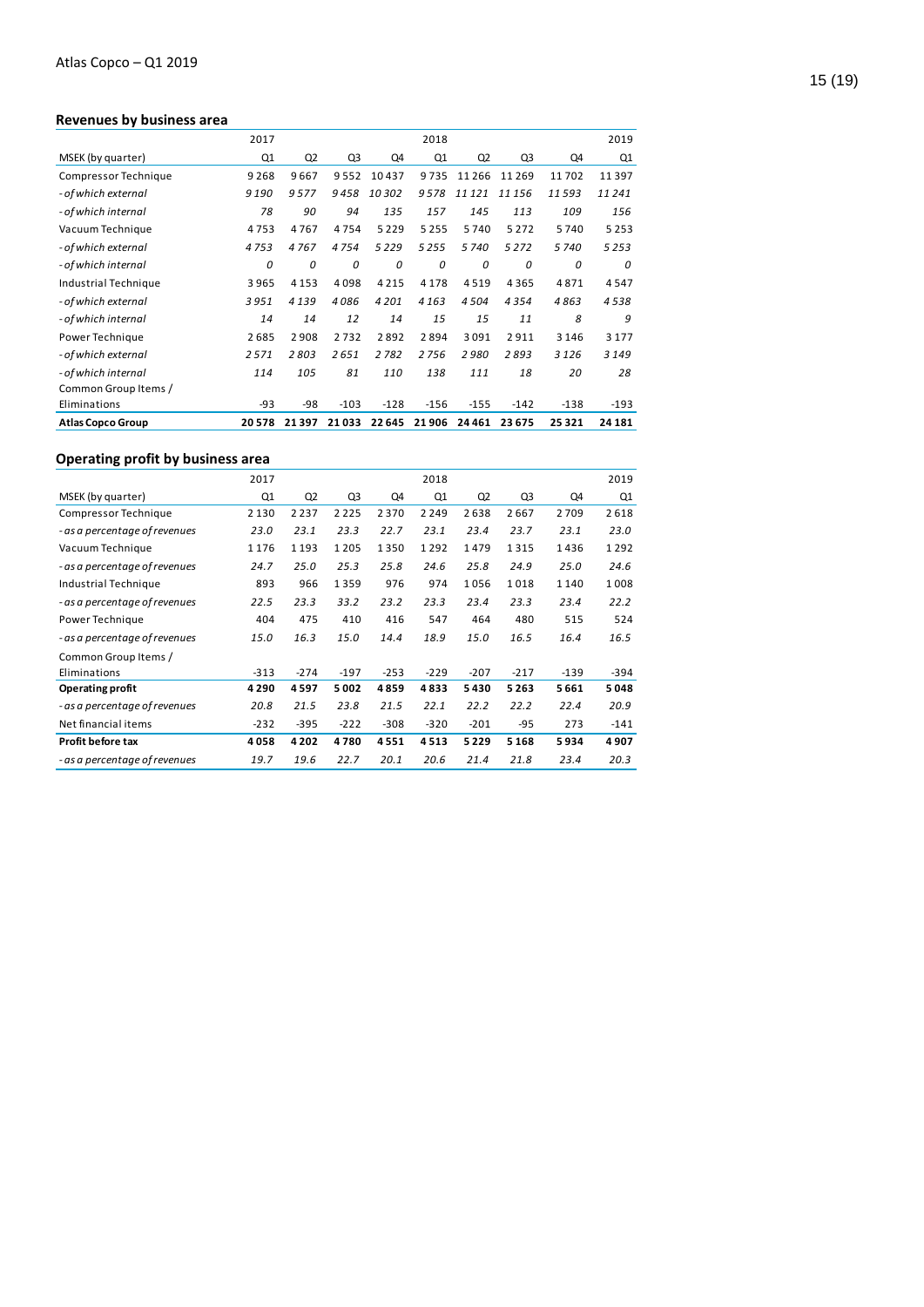|              |                                                   |                                  |                      | Revenues | Number of  |
|--------------|---------------------------------------------------|----------------------------------|----------------------|----------|------------|
| Date         | Acquisitions                                      | Divestments                      | Business area        | MSEK*    | employees* |
| 2019 Mar. 19 | Class 1 Incorporated                              |                                  | Compressor Technique | 130      | 50         |
| 2019 Mar. 6  | Woodward Compressor Sales                         |                                  | Compressor Technique |          | 15         |
| 2019 Mar. 1  | Appleton                                          |                                  | Compressor Technique |          | 15         |
| 2019 Jan. 4  | Industrie Pumpen Vertriebs GmbH                   |                                  | Power Technique      | 50       | 20         |
| 2018 Sep. 4  | Reno A/S                                          |                                  | Compressor Technique | 153      | 60         |
| 2018 Aug. 1  | QUISS Qualitäts-Inspektionssysteme und Service AG |                                  | Industrial Technique | 86       | 45         |
| 2018 Jun. 18 |                                                   | Epiroc AB                        |                      | 31 440   | 12 948     |
| 2018 Apr. 4  | Klingel Joining Technologies                      |                                  | Industrial Technique | 82       | 23         |
| 2018 Mar. 1  | Walker Filtration Ltd.                            |                                  | Compressor Technique | 330      | 220        |
| 2018 Feb. 2  |                                                   | Concrete and compaction business | Power Technique      | 570      | 200        |
| 2018 Jan. 17 | Location Thermique Service SAS                    |                                  | Power Technique      | 70       | 13         |

\*Annual revenues and number of employees at time of acquisition/divestment. No revenues are disclosed for former Atlas Copco distributors.

Due to the relatively small size of the acquisitions and divestments made in 2019, full disclosure as per IFRS 3 is not given in this interim report.

Disclosure will be given in the annual report 2019. See the annual report for 2018 for disclosure of acquisitions made in 2018.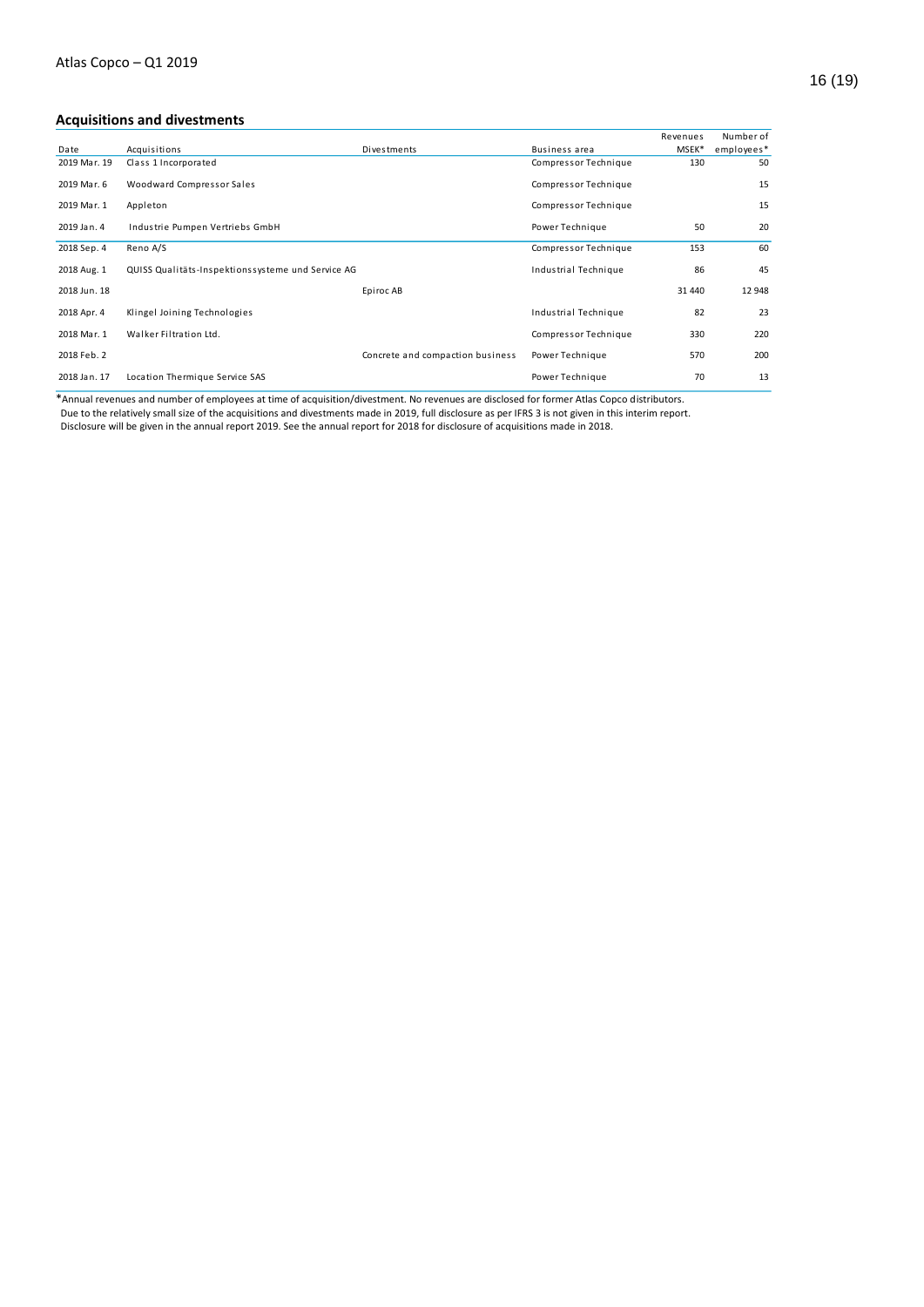# **Parent company**

# **Income statement**

|                                     |         | January - March |
|-------------------------------------|---------|-----------------|
| <b>MSEK</b>                         | 2019    | 2018            |
| Administrative expenses             | $-194$  | $-128$          |
| Other operating income and expenses | 27      | 9               |
| <b>Operating profit/loss</b>        | $-167$  | $-119$          |
| Financial income and expenses*      | 1 2 4 4 | 36 009          |
| Profit/loss before tax              | 1077    | 35 890          |
| Income tax                          | 207     | 210             |
| Profit/loss for the period          | 1 2 8 4 | 36 100          |
|                                     |         |                 |

\* Financial income and expenses mainly refer to dividend income from subsidiaries and capital gains from transfer of shares in subsidiaries which are related to internal restructurings. These transactions are eliminated in the Group accounts since they are internal. In Q1 2018 there was a large internal restructuring.

#### **Balance sheet**

|                               | Mar. 31 | Mar. 31 | Dec. 31 |
|-------------------------------|---------|---------|---------|
| <b>MSEK</b>                   | 2019    | 2018    | 2018    |
| Total non-current assets      | 158 094 | 178 704 | 208 920 |
| Total current assets          | 7954    | 32 508  | 19588   |
| <b>TOTAL ASSETS</b>           | 166 048 | 211 212 | 228 508 |
|                               |         |         |         |
| Total restricted equity       | 5785    | 5785    | 5785    |
| Total non-restricted equity   | 140 766 | 110 877 | 139 521 |
| <b>TOTAL EQUITY</b>           | 146 551 | 116 662 | 145 306 |
|                               |         |         |         |
| Total provisions              | 471     | 681     | 354     |
| Total non-current liabilities | 17 132  | 49 0 74 | 17025   |
| Total current liabilities     | 1894    | 44 795  | 65 823  |
| TOTAL EQUITY AND LIABILITIES  | 166 048 | 211 212 | 228 508 |
| Assets pledged                | 164     | 146     | 226     |
| Contingent liabilities        | 8687    | 8561    | 8517    |
|                               |         |         |         |

### **Accounting principles**

Atlas Copco AB is the ultimate Parent Company of the Atlas Copco Group. The financial statements of Atlas Copco AB have been prepared in accordance with the Swedish Annual Accounts Act and the accounting standard RFR 2, Accounting for Legal Entities. The same accounting principles and methods of computation are followed in the interim financial statements as compared with the most recent annual financial statements. See also accounting principles, page 8.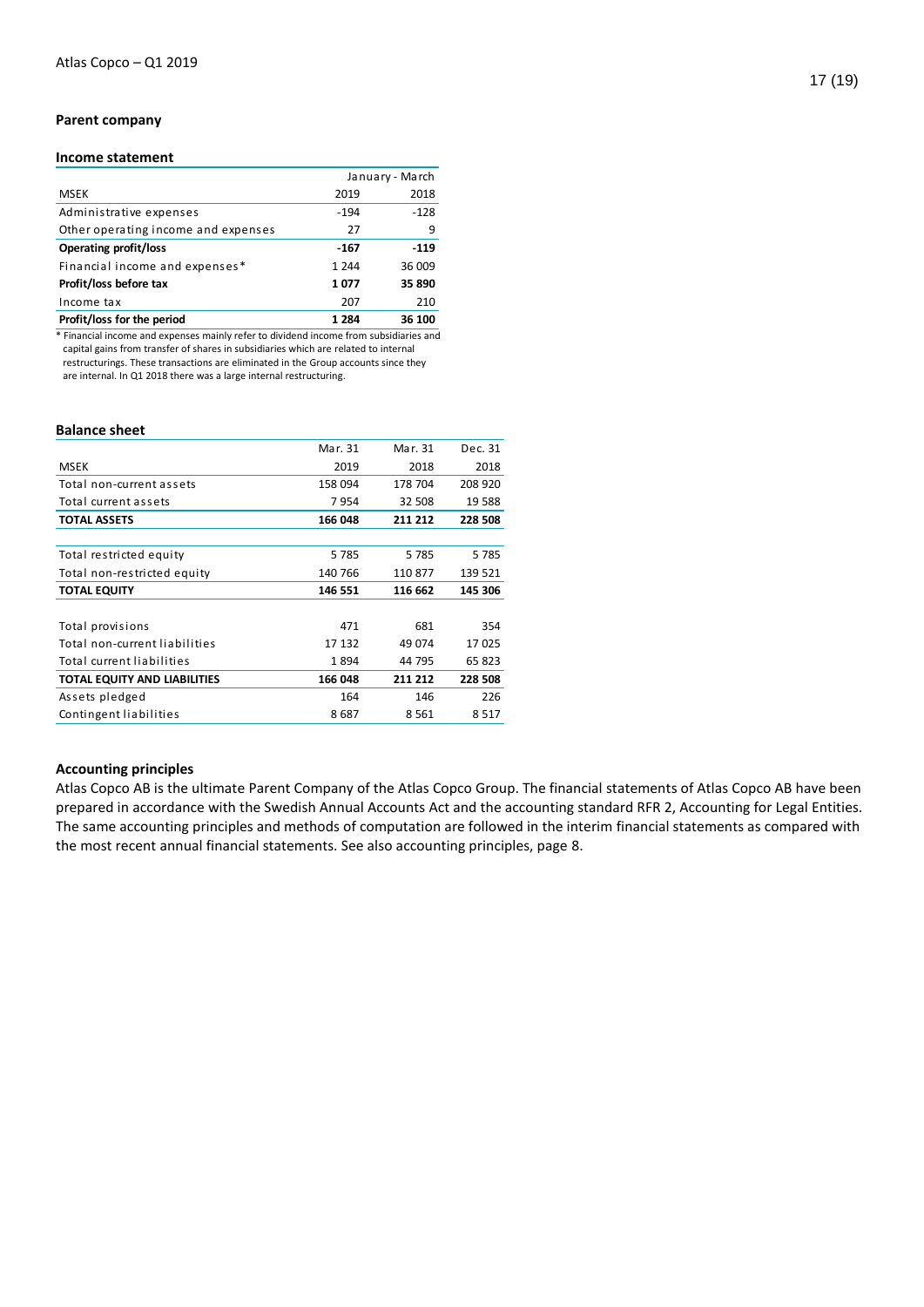# **Parent Company**

# **Distribution of shares**

Share capital equaled MSEK 786 (786) at the end of the period, distributed as follows:

| Class of share                   | <b>Shares</b> |
|----------------------------------|---------------|
| A shares                         | 839 394 096   |
| <b>B</b> shares                  | 390 219 008   |
| Total                            | 1 229 613 104 |
| - of which A shares              |               |
| held by Atlas Copco              | 16 797 897    |
| - of which B shares              |               |
| held by Atlas Copco              | 119 159       |
| Total shares outstanding, net of |               |
| shares held by Atlas Copco       | 1 212 696 048 |
|                                  |               |

# **Performance-based personnel option plan**

The Annual General Meeting 2018 approved a performance-based long-term incentive program. For Group Management and division presidents, the plan requires management's own investment in Atlas Copco shares. The intention is to cover Atlas Copco's obligation under the plan through the repurchase of the company's own shares. For further information, see [www.atlascopcogroup.com/agm](http://www.atlascopcogroup.com/agm) 

# **Transactions in own shares**

Atlas Copco has mandates to acquire and sell own shares as per below:

- Acquisition of not more than 3 300 000 series A shares, whereof a maximum of 2 300 000 may be transferred to personnel stock option holders under the performance-based stock option plan 2018.
- Acquisition of not more than 70 000 series A shares to hedge the obligation of the company to pay remuneration to Board members who have chosen to receive 50% of the remuneration in synthetic shares.
- The sale of not more than 30 000 series A shares to cover costs related to previously issued synthetic shares to Board members.
- The sale of a maximum 6 200 000 series A and B shares currently held by the company, for the purpose of covering costs of fulfilling obligations related to the option plans 2013, 2014 and 2015.
- The shares may only be acquired or sold on NASDAQ Stockholm at a price within the registered price interval at any given time.

During the first quarter 2019, 17 994 series A shares, net, were acquired. These transactions are in accordance with mandates granted at the AGM 2018. The company's holding of own shares at the end of the period appears in the table to the left.

# **Risks and factors of uncertainty**

# *Financial risks*

Atlas Copco AB is subject to currency risks, interest rate risks, tax risks, and other financial risks. In line with the overall goals with respect to growth, return on capital, and protecting creditors, Atlas Copco has adopted a policy to control the financial risks to which Atlas Copco AB and the Group is exposed. A financial risk management committee meets regularly to manage and follow up financial risks, in line with the policy.

For further information, see the 2018 annual report.

# **Related parties**

There have been no significant changes in the relationships or transactions with related parties for the Group or Parent Company compared with the information given in the annual report 2018.

Nacka, Sweden April 25, 2019 **Atlas Copco AB (publ)**

> **Mats Rahmström** President and CEO